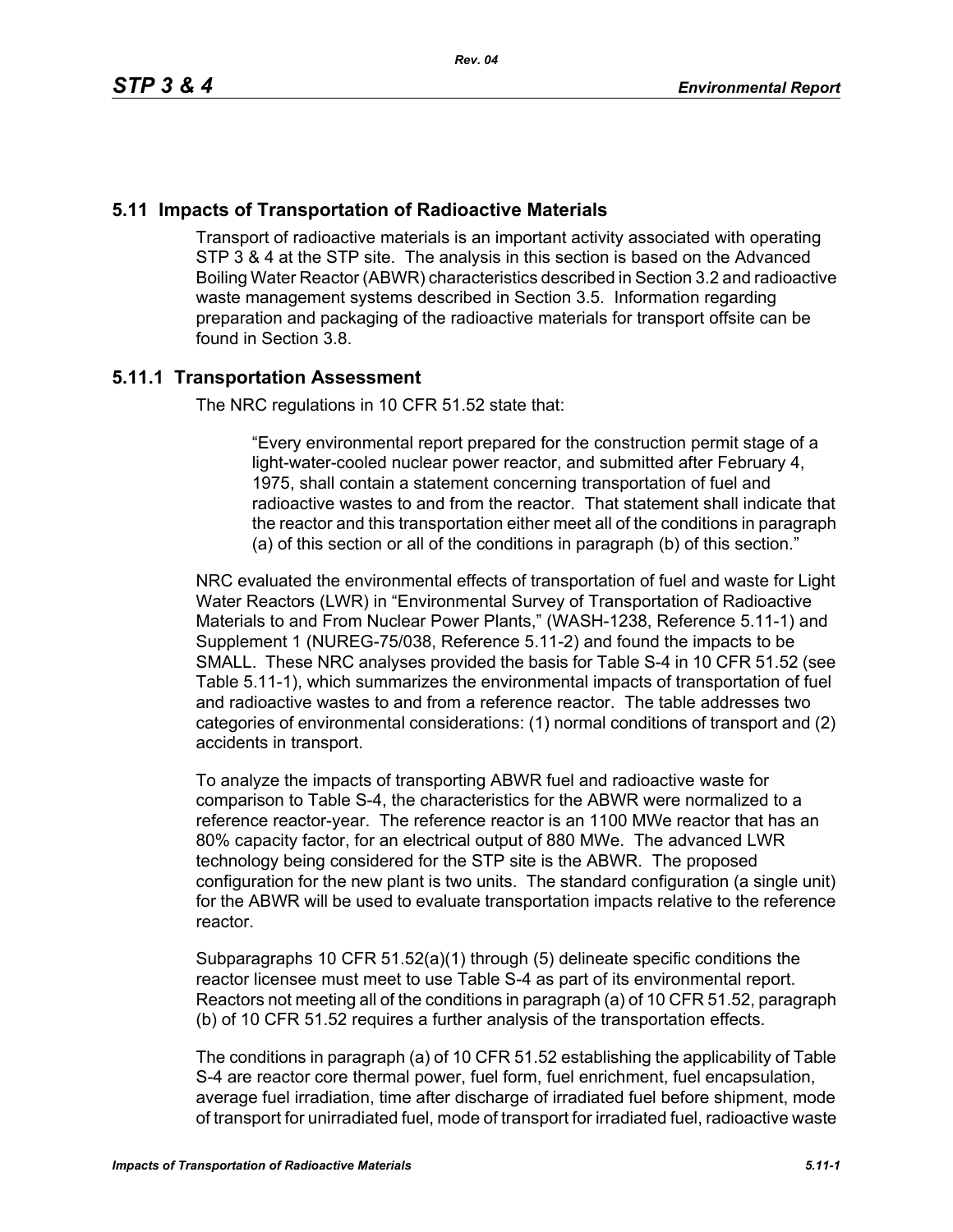form and packaging, and mode of transport for radioactive waste other than irradiated fuel. The following subsections describe the characteristics of the ABWR relative to the conditions of 10 CFR 51.52 for use of Table S-4.

*Rev. 04*

## **5.11.1.1 Reactor Core Thermal Power**

Subparagraph 10 CFR 51.52(a)(1) requires that the reactor have a core thermal power level not exceeding 3800 megawatts. The reference ABWR has a thermal power rating of 3926 MWt (Reference 5.11-3) and exceeds this condition.

The core power level was established as a condition because, for the LWRs being licensed when Table S-4 was promulgated, higher power levels typically indicated the need for more fuel and therefore more fuel shipments than were evaluated for Table S-4. This is not the case for the new LWR designs due to the higher unit capacity and higher burnup for these reactors. The annual fuel reloading for the reference reactor analyzed in WASH-1238 was 30 metric tons of uranium (MTU). The annual fuel loading for the ABWR is approximately 42 MTU. When normalized to equivalent electric output, the annual fuel requirement for the ABWR is approximately 29 MTU, roughly equal to that of the reference LWR.

## **5.11.1.2 Fuel Form**

Subparagraph 10 CFR 51.52(a)(2) requires that the reactor fuel be in the form of sintered uranium dioxide (UO2) pellets. The reference ABWR uses a sintered UO2 pellet fuel form (Reference 5.11-3) and meets this condition.

### **5.11.1.3 Fuel Enrichment**

Subparagraph 10 CFR 51.52(a)(2) requires that the reactor fuel have a U-235 enrichment not exceeding four percent by weight. For the ABWR, the enrichment of the initial core averages approximately 2.2% (Reference 5.11-3) and the average for reloads is approximately 3.2%. The ABWR fuel meets the four percent U-235 condition.

### **5.11.1.4 Fuel Encapsulation**

Subparagraph 10 CFR 51.52(a)(2) requires that the reactor fuel pellets be encapsulated in Zircaloy rods. The ABWR fuel uses Zircaloy-2 cladding (Reference 5.11-3) and meets this condition.

# **5.11.1.5 Average Fuel Irradiation**

Subparagraph 10 CFR 51.52(a)(3) requires that the average burnup not exceed 33,000 MW-days per MTU. The average burnup is 32,300 MW-days per MTU for the ABWR, which meets this condition.

# **5.11.1.6 Time after Discharge of Irradiated Fuel before Shipment**

Subparagraph 10 CFR 51.52(a)(3) requires that no irradiated fuel assembly be shipped until at least 90 days after it is discharged from the reactor. The WASH-1238 analysis for Table S-4 assumes 150 days of decay time before shipment of any irradiated fuel assemblies. NUREG/CR-6703 (Reference 5.11-4), which updated this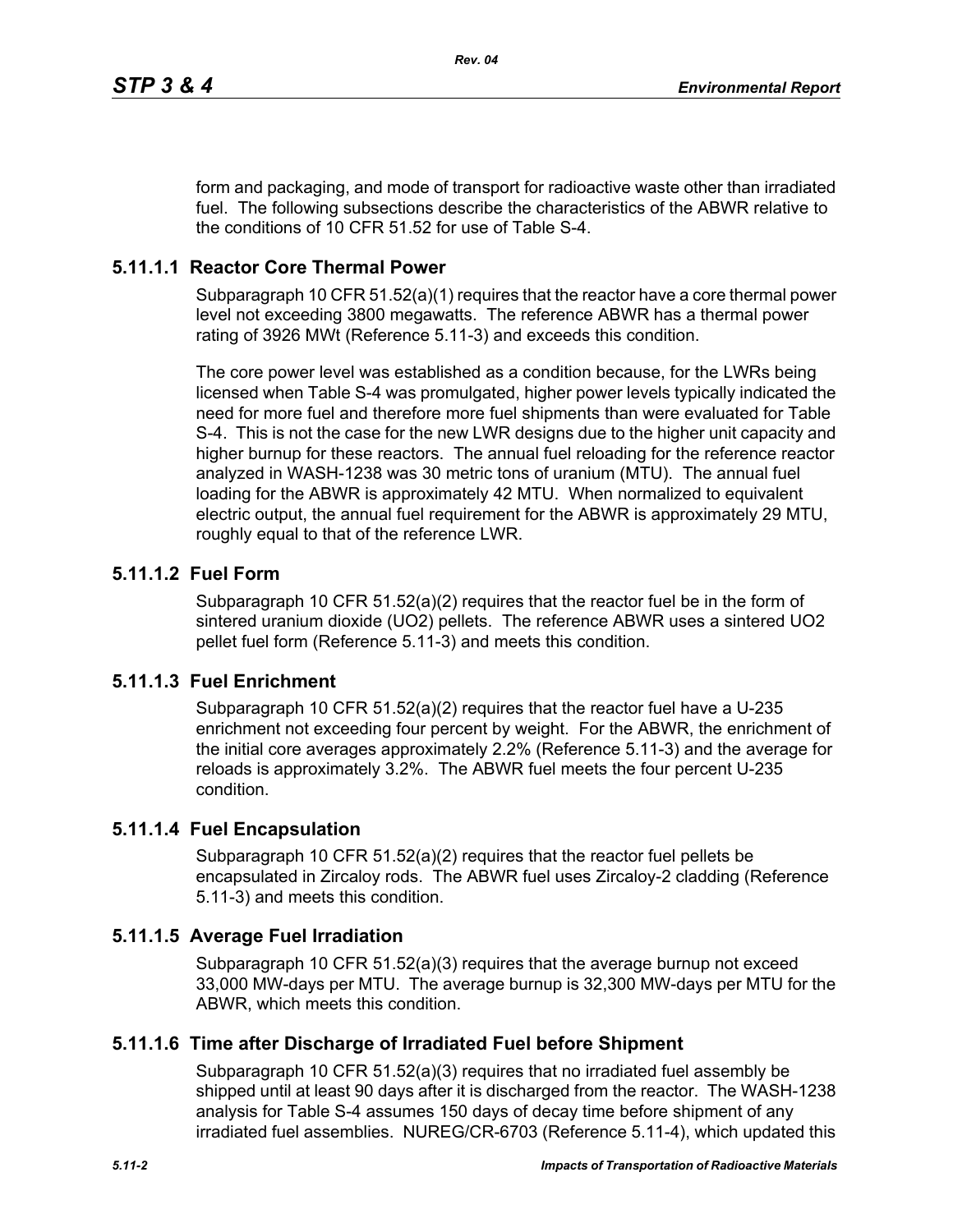analysis to extend Table S-4 to burnups of up to 62,000 MW-days per MTU, assumes a minimum of five years between removal from the reactor and shipment. Five years is the minimum decay time expected before shipment of irradiated fuel assemblies. The U.S. Department of Energy's (DOE's) contract for acceptance of spent fuel, as set forth in 10 CFR 961, Appendix E, requires a five-year minimum cooling time. In addition, NRC specifies five years as the minimum cooling period when it issues certificates of compliance for casks used for shipment of power reactor fuel (Reference 5.11-5). As described in Section 3.5, the ABWR units will have storage capacity exceeding that needed to accommodate five-year cooling of irradiated fuel prior to transport off site. The ABWR meets the minimum 90-day storage condition.

## **5.11.1.7 Radioactive Waste Form and Packaging**

Subparagraph 10 CFR 51.52(a)(4) requires that, with the exception of spent fuel, radioactive waste shipped from the reactor be packaged and in a solid form. As described in Subsection 3.5.4, STPNOC will process to a solid form, if required, and package the radioactive waste generated by the ABWR. STPNOC will comply with NRC (10 CFR 71) and DOT (49 CFR 173 and 178) packaging and transportation regulations for the shipment of radioactive material. Therefore, the ABWR meets this condition.

# **5.11.1.8 Transportation of Unirradiated Fuel**

Subparagraph 10 CFR 51.52(a)(5) requires that unirradiated fuel be shipped to the reactor site by truck. Fuel is currently transported to STP 1 & 2 by truck. STPNOC will receive fuel via truck shipments for STP 3 & 4.

Table S-4 includes a condition that the truck shipments not exceed 73,000 pounds as governed by federal or state gross vehicle weight restrictions. The fuel shipments to the STP site will comply with federal and state weight restrictions. Therefore, the ABWR meets this condition.

# **5.11.1.9 Transportation of Irradiated Fuel**

Subparagraph 10 CFR 51.52(a)(5) allows for truck, rail, or barge transport of irradiated fuel. DOE is responsible for spent fuel transportation from reactor sites to the repository and will make the decision on transport mode as specified in 10 CFR 961. For the impacts analysis described in Subsection 5.11.2, STP assumed that all spent fuel shipments will be made using legal weight trucks, which is a conservative assumption for this analysis. Therefore, the ABWR meets this condition.

# **5.11.1.10 Transportation of Radioactive Waste other than Irradiated Fuel**

Subparagraph 10 CFR 51.52(a)(5) requires that the mode of transport of radioactive waste other than irradiated fuel be either truck or rail. STPNOC will ship this radioactive waste from the ABWR units by truck.

Radioactive waste shipments are subject to a weight limitation of 73,000 pounds per truck. Radioactive waste from the ABWR will comply with federal or state weight restrictions. Therefore, the ABWR meets this condition.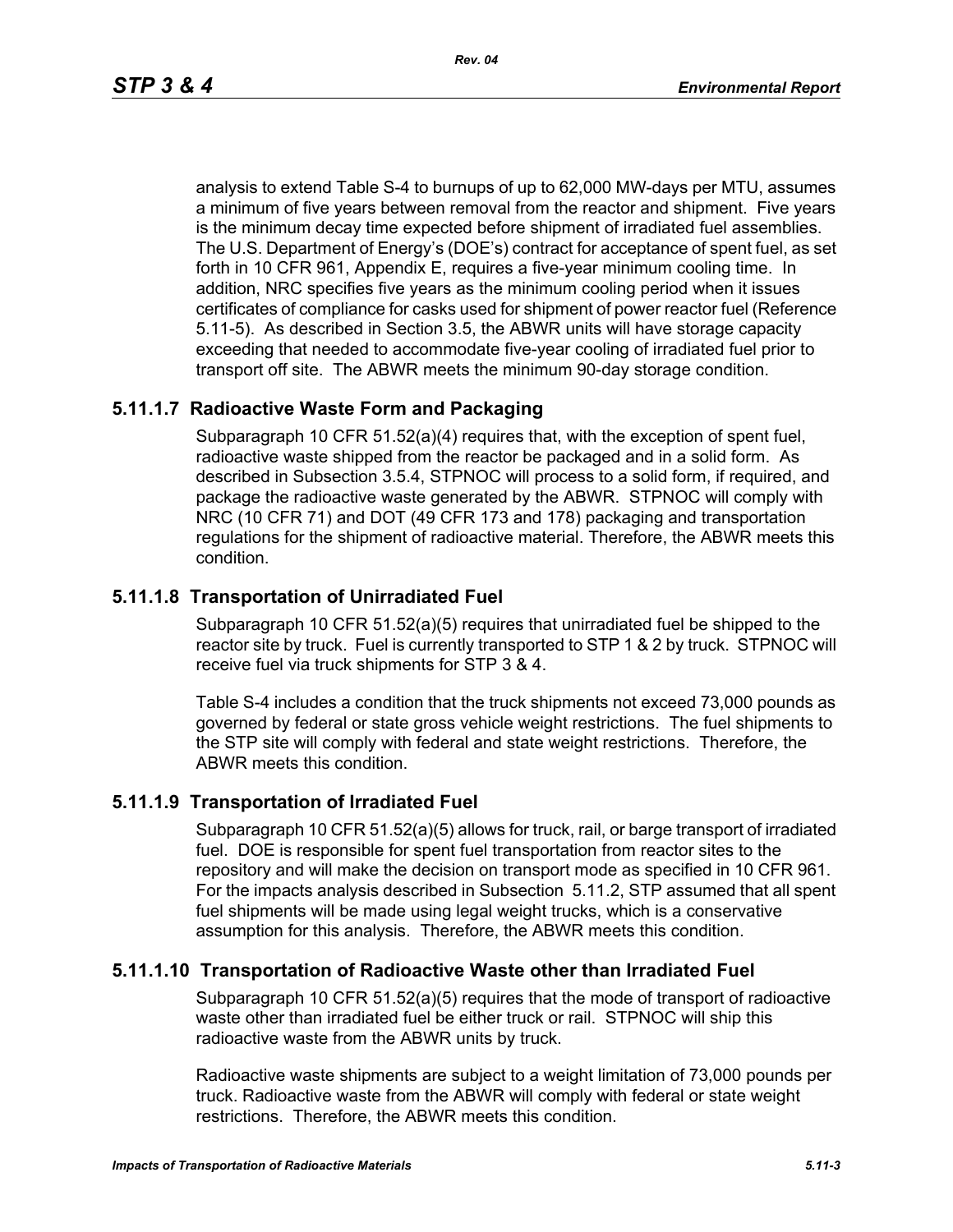# **5.11.1.11 Number of Truck Shipments**

Table S-4 limits traffic density to less than one truck shipment per day or three rail cars per month. STP has estimated the number of truck shipments that will be required assuming that all radioactive materials (fuel and waste) are received at the site or transported offsite via truck.

Table 5.11-2 summarizes the number of truck shipments of unirradiated fuel. The table also normalizes the number of shipments to the electrical output for the reference reactor analyzed in WASH-1238. When normalized for electrical output, the number of truck shipments of unirradiated fuel for the ABWR is approximately equal to the number of truck shipments estimated for the reference LWR.

For the ABWR, the initial core load is approximately 151 MTU per unit and the annual reload requirements are estimated at approximately 42 MTU per year per unit. This equates to about 872 fuel assemblies in the initial core (assuming 0.17388 MTU per fuel assembly) and 244 fuel assemblies per year for refueling. The fuel assemblies would be packaged two per container. Truck shipments would be able to accommodate 14 containers for a total of 28 fuel assemblies per shipment. The capacity of a truck shipment would be the same for the initial core and the reloads.

The numbers of spent fuel shipments were estimated as follows. For the reference LWR analyzed in WASH-1238, NRC assumed that 60 shipments per year will be made, each carrying 0.5 MTU of spent fuel. This amount is equivalent to the annual refueling requirement of 30 MTU per year for the reference LWR. For this transportation analysis, STP assumed that it would also ship spent fuel from the ABWR at a rate equal to the annual refueling requirement. The shipping cask capacities used to calculate annual spent fuel shipments were assumed to be the same as those for the reference LWR (0.5 MTU per legal weight truck shipment). This results in 85 shipments per year for one ABWR. After normalizing for electrical output, the number of spent fuel shipments is 59 per year for the ABWR. The normalized spent fuel shipments for the ABWR would be approximately the same as the reference reactor that was the basis for Table S-4.

Table 5.11-3 presents estimates of annual waste volumes and numbers of truck shipments. The values are normalized to the reference LWR analyzed in WASH-1238. The normalized annual waste volumes and waste shipments for the ABWR will be less than the reference reactor that was the basis for Table S-4.

The normalized total numbers of truck shipments of fuel and radioactive waste to and from the reactor are estimated at 96 per year for the ABWR. These radioactive material transportation estimates are well below the one truck shipment per day condition given in 10 CFR 51.52, Table S-4. Doubling the estimated number of truck shipments to account for empty return shipments still results in number of shipments well below the one-shipment-per-day condition. Therefore, the ABWR meets this condition.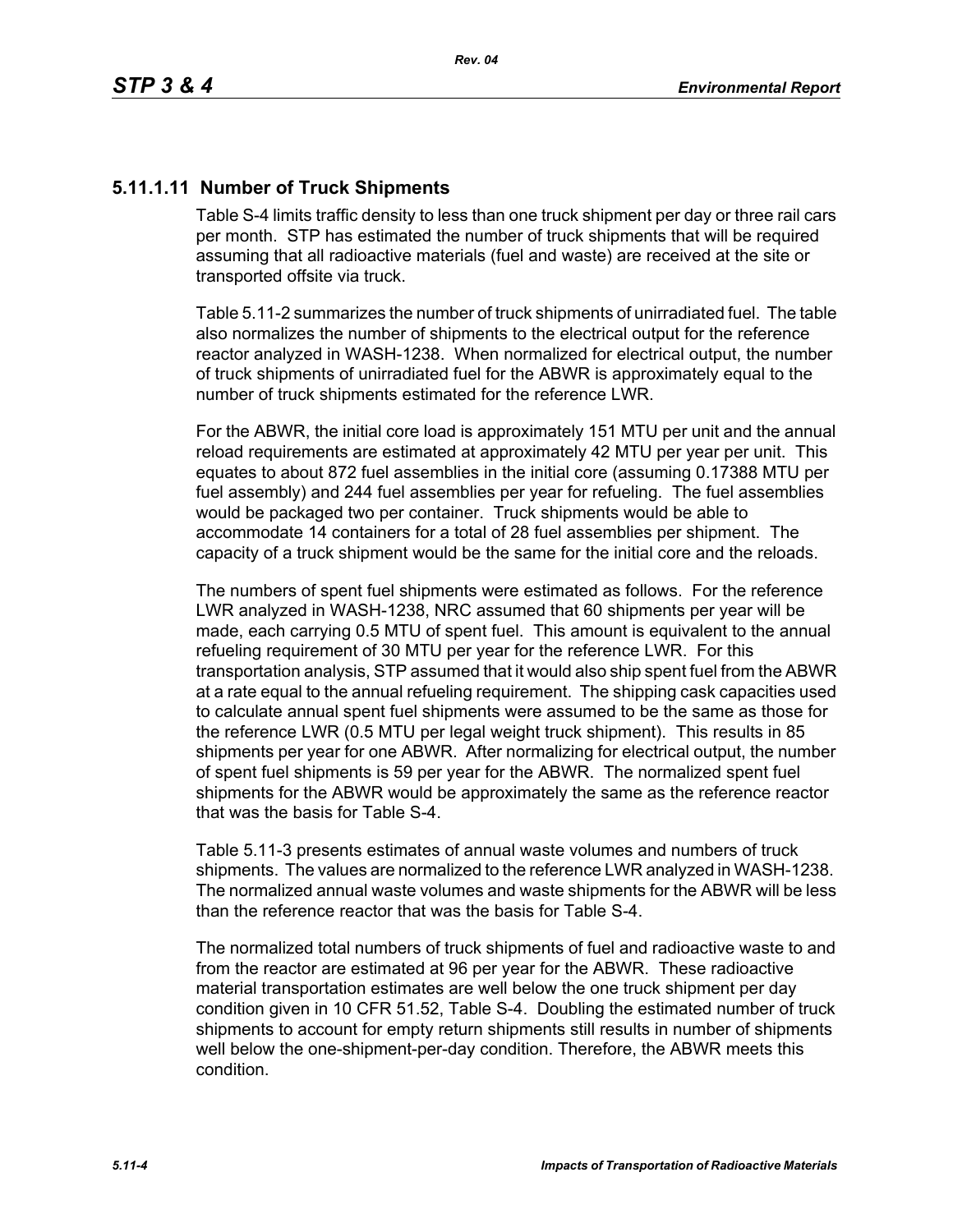# **5.11.1.12 Summary**

Table 5.11-4 summarizes the reference conditions in paragraph (a) of 10 CFR 51.52 for use in Table S-4, and the values for the ABWR. The ABWR does not meet the condition for rated thermal power. Therefore, Subsection 5.11.2 and Section 7.4 present additional analyses of fuel transportation effects for normal conditions and accidents, respectively. Transportation of radioactive waste is consistent with the conditions assumed in References 5.11-1 and 5.11-2 and no further analysis is required.

# **5.11.2 Incident-Free Transportation Impacts Analysis**

Environmental impacts of incident-free transportation of fuel are discussed in this section. Transportation accidents are discussed in Section 7.4.

NRC analyzed the transportation of radioactive materials in its assessments of environmental impacts for the proposed/approved ESP sites at North Anna, Clinton, and Grand Gulf (Reference 5.11-6, 5.11-7, and 5.11-8). The NRC analyses were reviewed for guidance in assessing transportation impacts for the ABWR units at the STP site.

# **5.11.2.1 Transportation of Unirradiated Fuel**

Table S-4 of 10 CFR 51.52 includes conditions related to radiological doses to transport workers and members of the public along transport routes. These doses, based on calculations in WASH-1238, are a function of the radiation dose rate emitted from the unirradiated fuel shipments, the number of exposed individuals and their locations relative to the shipment, the time of transit (including travel and stop times), and the number of shipments to which the individuals are exposed. In its assessments of environmental impacts for proposed ESP sites, NRC calculated the radiological dose impacts of unirradiated fuel transportation using the RADTRAN 5 computer code. The RADTRAN 5 calculations estimated worker and public doses associated with annual shipments of unirradiated fuel.

One of the key assumptions in WASH-1238 for the reference LWR unirradiated fuel shipments is that the radiation dose rate at one meter from the transport vehicle is about 0.1 millirem per hour. This assumption was also used by NRC to analyze advanced LWR unirradiated fuel shipments for the proposed ESP sites. This assumption is reasonable for all of the advanced LWR types because the fuel materials will all be low-dose-rate uranium radionuclides and will be packaged similarly (inside a metal container that provides little radiation shielding). The per-shipment dose estimates are "generic" (i.e., independent of reactor technology) because they were calculated based on an assumed external radiation dose rate rather than the specific characteristics of the fuel or packaging. Thus, the results can be used to evaluate the impacts for any of the advanced LWR designs. Other input parameters used in the NRC radiation dose analysis for advanced LWR unirradiated fuel shipments are summarized in Table 5.11-5. The results for this "generic" fresh fuel shipment based on the RADTRAN 5 analyses are as follows: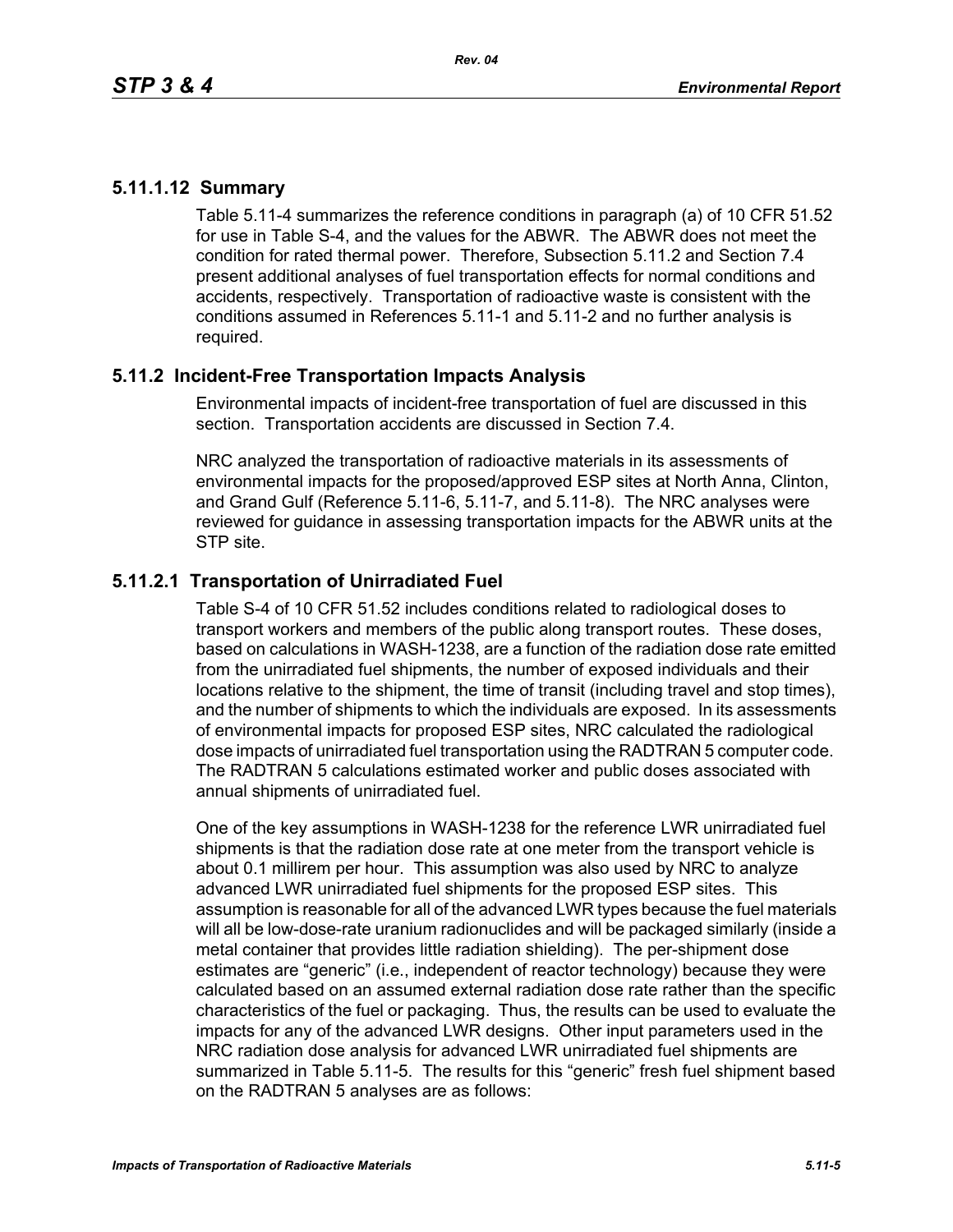| <b>Population Component</b>                                              | <b>Dose</b>                          |
|--------------------------------------------------------------------------|--------------------------------------|
| Transport workers                                                        | 0.00171 person-rem/shipment          |
| General public (Onlookers – persons at stops<br>and sharing the highway) | 0.00665 person-rem/shipment          |
| General public (Along Route – persons living<br>near a highway)          | 1.61 x $10^{-4}$ person-rem/shipment |

From a review of the NRC analysis, it was concluded that these unit dose values could be used to estimate the impacts of transporting unirradiated fuel to an ABWR at the STP site. Based on the parameters used in the analysis, these per-shipment doses are expected to conservatively estimate the impacts for fuel shipments to a site in the STP region of interest. For example, the average shipping distance of 2000 miles used in the NRC analyses is likely to exceed the shipping distance for fuel deliveries to the STP site. The fuel shipments are expected to originate at a fabrication facility located in Columbia, South Carolina and travel less than 1200 miles to the STP site.

The unit dose values were combined with the average annual shipments of unirradiated fuel to calculate annual doses to the public and workers that can be compared to Table S-4 conditions. The numbers of unirradiated fuel shipments were normalized to the reference reactor analyzed in WASH-1238. The numbers of shipments per year were obtained from Table 5.11-2. The results are presented in Table 5.11-6. As shown, the calculated radiation doses for transporting unirradiated fuel to the STP site are a small fraction of the Table S-4 conditions that apply to all radioactive materials transportation.

Although radiation may cause cancers at high doses and high dose rates, currently there are no data that unequivocally establish the occurrence of cancer following exposures to low doses, below about 10 rem. However, radiation protection experts conservatively assume that any amount of radiation may pose some risk of causing cancer or a severe hereditary effect and that the risk is higher for higher radiation exposures. Therefore, a linear, no-threshold dose response relationship is used to describe the relationship between radiation dose and detriments such as cancer induction. Simply stated, any increase in dose, no matter how small, results in an incremental increase in health risk. This theory is accepted by the NRC as a conservative model for estimating health risks from radiation exposure, recognizing that the model may overestimate those risks. A recent review by the National Academy of Sciences Committee to Assess Health Risks from Exposure to Low Levels of Ionizing Radiation supports the linear no-threshold model (Reference 5.11-9).

Based on this model, the risk to the public from radiation exposure is estimated using the nominal probability coefficient for total detriment (730 fatal cancers, nonfatal cancers, and severe hereditary effects per million person-rem) from International Commission on Radiation Protection Publication 60 (Reference 5.11-10). All the public collective doses presented in Table 5.11-6 are less than 0.1 person-rem per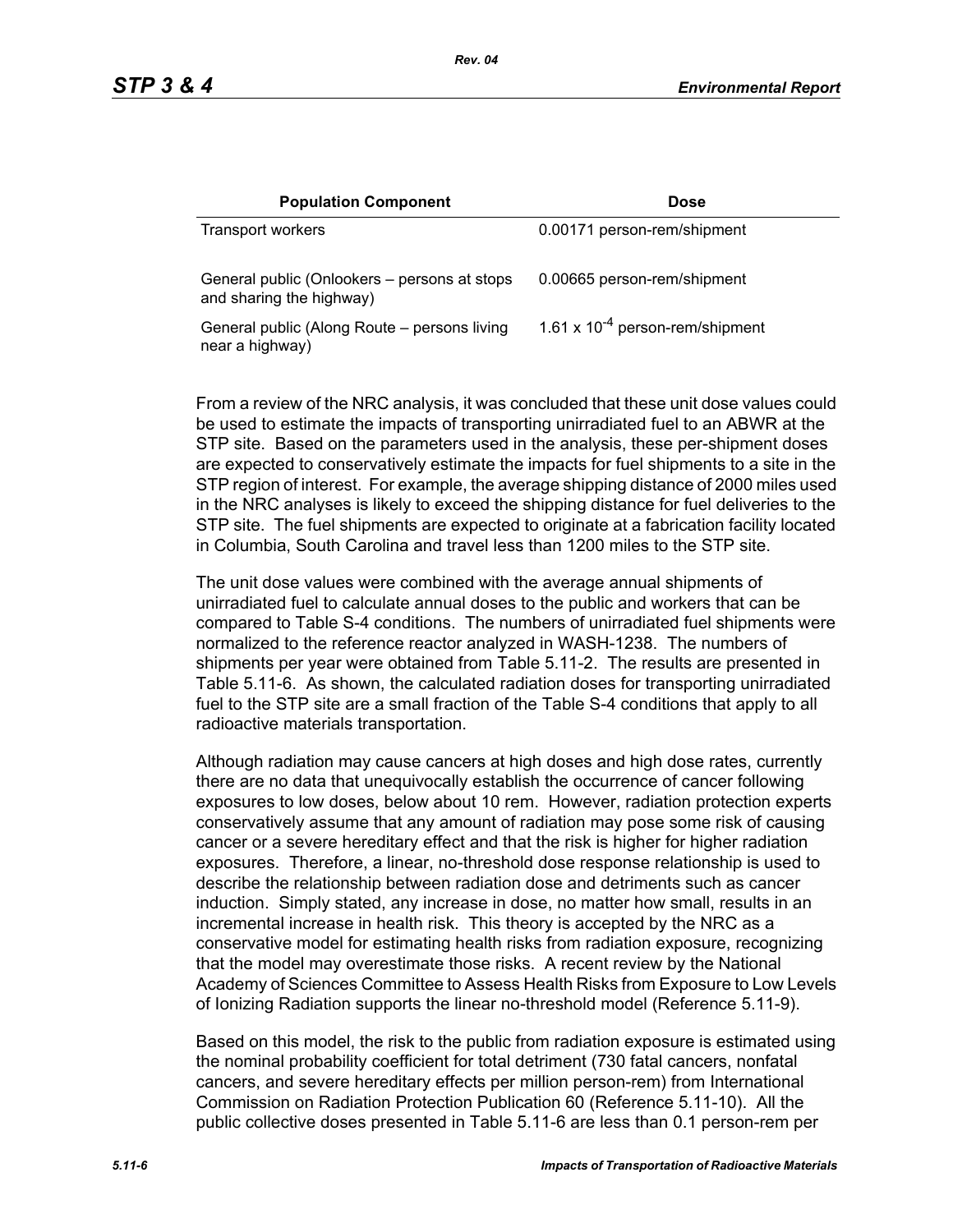year. Therefore, the total detriment estimates associated with these doses will all be less than  $1 \times 10-4$  fatal cancers, nonfatal cancers, and severe hereditary effects per year. These risks are very small compared to the fatal cancers, nonfatal cancers, and severe hereditary effects that the same population will incur annually from exposure to natural sources of radiation.

# **5.11.2.2 Transportation of Spent Fuel**

This section provides the environmental impacts of transporting spent fuel from the STP site to a spent fuel disposal facility, using Yucca Mountain, Nevada as a possible location for a geologic repository. The impacts of the transportation of spent fuel to a potential repository in Nevada provides a reasonable bounding estimate of the transportation impacts to a monitored retrievable storage facility because of the distances involved and the representative exposure of members of the public in urban, suburban, and rural areas (Reference 5.11-6, 5.11-7, and 5.11-8).

Incident-free transportation refers to transportation activities in which the shipments reach their destination without releasing any of their radioactive cargo to the environment. Impacts from these shipments will be from the low levels of radiation that penetrate the heavily shielded spent fuel shipping cask. Radiation doses will occur to (1) persons residing along the transportation corridors between the STP site and the proposed repository, (2) persons in vehicles passing a spent-fuel shipment, (3) persons at vehicle stops for refueling, rest, and vehicle inspections, and (4) transportation crew workers.

This analysis is based on shipment of spent fuel by legal-weight trucks in casks with characteristics similar to casks currently available (i.e., massive, heavily shielded, cylindrical metal pressure vessels). Each shipment is assumed to consist of a single shipping cask loaded on a modified trailer. These assumptions are consistent with assumptions made in evaluating the environmental impacts of spent fuel transportation in Addendum 1 to NUREG-1437 (Reference 5.11-5). As discussed in NUREG-1437, these assumptions are conservative because the alternative assumptions involve rail transportation or heavy-haul trucks, which will reduce the overall number of spent fuel shipments.

The environmental impacts of spent fuel transportation were estimated using the RADTRAN 5 computer code (Reference 5.11-11). This analysis assumed the spent fuel will be transported by legal weight trucks to the potential Yucca Mountain repository over designated highway route-controlled quantity (HRCQ) routes. The route used for this analysis of the STP site is similar to the STP-Yucca Mountain legal weight truck route evaluated in the Yucca Mountain EIS (Reference 5.11-12). The STP-Yucca Mountain route analyzed in the Yucca Mountain EIS traveled a total of 1,871 miles (3,010 km) (Reference 5.11-12, Table J-10). STP evaluated a route that was consistent with HRCQ requirements but which traveled a total of 1,838 miles (2,957 km).

Although shipping casks have not been designed for the advanced LWR fuels, the advanced LWR fuel designs will most likely not be significantly different from existing LWR designs. Current shipping cask designs were used for analysis.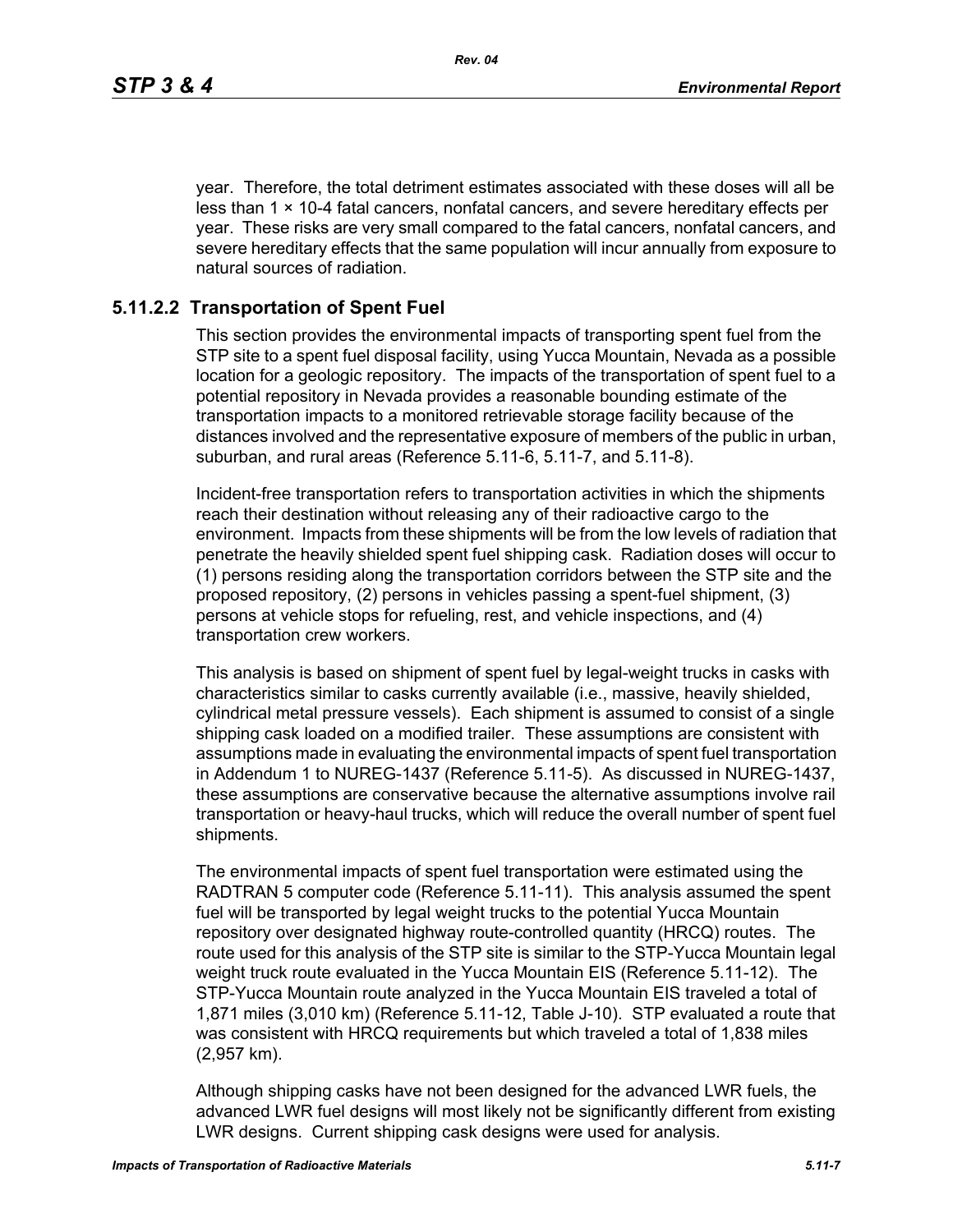Radiation doses are a function of many parameters, including vehicle speed, traffic count, dose rate at one meter from the vehicle, packaging dimensions, number in the truck crew, stop time, and population density at stops. The values of the key variables used in this analysis are presented in Table 5.11-7. Most of the variables are extracted from the literature and are considered to be standard values used in many RADTRAN applications, including environmental impact statements and regulatory analyses.

The transportation route selected for a shipment determines the total potentially exposed population and the expected frequency of transportation-related accidents. For truck transportation, the route characteristics most important to the risk assessment include the total shipping distance between each origin-destination pair of sites and the population density along the route.

Representative shipment routes for the proposed STP site and alternative sites were identified using the TRAGIS (Version 1.5.4) routing model (Reference 5.11-13). The highway data network in TRAGIS is a computerized road atlas that includes a complete description of the interstate highway system and of all U.S. highways. The TRAGIS database version used was Highway Data Network 4.0. The population densities along a route are derived from 2000 census data from the U.S. Bureau of the Census. This transportation route information is summarized in Table 5.11-8.

Based on the transportation route information shown in Table 5.11-8, the impacts of spent fuel shipments originating at the STP site are expected to be similar to the impacts for the alternative sites (Limestone, Malakoff, Parish). The impacts of transportation of spent fuel from a greenfield site (assumed to be Allen's Creek) located in the STP region of interest will also be similar to the transportation impacts for the STP site.

| <b>Population Dose (person-rem per shipment)</b> |                          |                                      |                                        |  |  |  |
|--------------------------------------------------|--------------------------|--------------------------------------|----------------------------------------|--|--|--|
| <b>Site</b>                                      | <b>Transport workers</b> | <b>General public</b><br>(Onlookers) | <b>General Public</b><br>(Along Route) |  |  |  |
| <b>STP</b>                                       | 0.0388                   | 0.269                                | $5.45 \times 10^{-3}$                  |  |  |  |
| Allens Creek                                     | 0.0378                   | 0.237                                | $5.36 \times 10^{-3}$                  |  |  |  |
| Limestone                                        | 0.0376                   | 0.236                                | $4.50 \times 10^{-3}$                  |  |  |  |
| Malakoff                                         | 0.0370                   | 0.236                                | $4.43 \times 10^{-3}$                  |  |  |  |
| Parish                                           | 0.0385                   | 0.237                                | $5.74 \times 10^{-3}$                  |  |  |  |

The radiation dose estimates to the transport workers and the public for spent fuel shipments from the STP site and alternative sites are as follows:

These per-shipment dose estimates are independent of reactor technology because they were calculated based on an assumed external radiation dose rate emitted from the cask, which was fixed at the regulatory maximum of 10 millirem per hour at two meters. For the purpose of this analysis, the transportation crew consists of two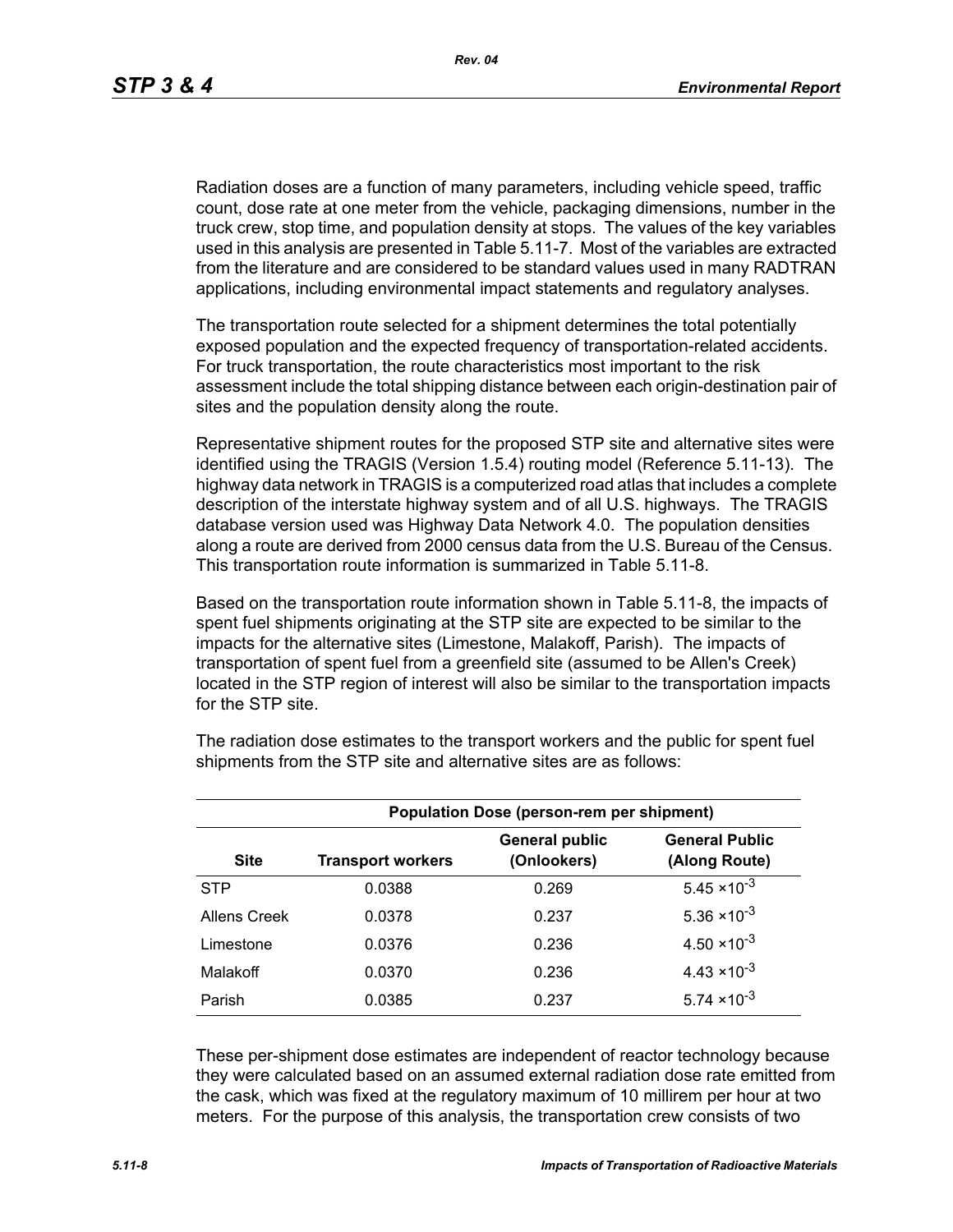drivers. Stop times were assumed to accrue at the rate of 30 minutes per 4-hour driving time. TRAGIS output was used to determine the number of stops.

The numbers of spent fuel shipments for the transportation impacts analysis were derived as described in Subsection 5.11.1. The normalized annual shipments values and corresponding population dose estimates per reactor-year are presented in Table 5.11-9. The population doses were calculated by multiplying the number of spent fuel shipments per year by the per-shipment doses. For comparison to Table S-4, the population doses were normalized to the reference LWR analyzed in WASH-1238.

As shown in Table 5.11-9, population doses to the onlookers for both the ABWR and the reference LWR exceed Table S-4 values, but the population doses to onlookers for the ABWR are less than those for the reference LWR. Two key reasons for these higher population doses relative to Table S-4 are the number of spent fuel shipments and the shipping distances assumed for these analyses relative to the assumptions used in WASH-1238.

- **Shipping distance The analyses in WASH-1238 used a "typical" distance for a** spent fuel shipment of 1000 miles. The shipping distance used in this assessment is about 1838 miles.
- Cask capacity The numbers of spent fuel shipments are based on shipping casks designed to transport shorter-cooled fuel (i.e., 150 days out of the reactor). This analysis assumed that the shipping cask capacities are 0.5 MTU per legalweight truck shipment. Newer cask designs are based on longer-cooled spent fuel (i.e., five years out of reactor) and have larger capacities. For example, spent fuel shipping cask capacities used in the Yucca Mountain EIS (Reference 5.11-12, Table J-2) were approximately 1.8 MTU per legal-weight truck shipment. Use of the newer shipping cask designs will reduce the number of spent fuel shipments and decrease the associated environmental impacts (since the dose rates used in the impacts analysis are fixed at the regulatory limit rather than based on the cask design and contents).

Other conservative assumptions in the spent fuel transportation impacts calculation include:

 Use of the regulatory maximum dose rate (10 millirem per hour at 2 meters) in the RADTRAN 5 calculations — The shipping casks assumed in the Yucca Mountain EIS (Reference 5.11-12) transportation analyses were designed for spent fuel that has cooled for five years. In reality, most spent fuel will have cooled for much longer than five years before it is shipped to a possible geologic repository. NRC developed a probabilistic distribution of dose rates based on fuel cooling times that indicates that approximately three-fourths of the spent fuel to be transported to a possible geologic repository will have dose rates less than half of the regulatory limit (Reference 5.11-14). Consequently, the estimated population doses in Table 5.11-9 could be divided in half if more realistic dose rate projections are used for spent fuel shipments from the STP site.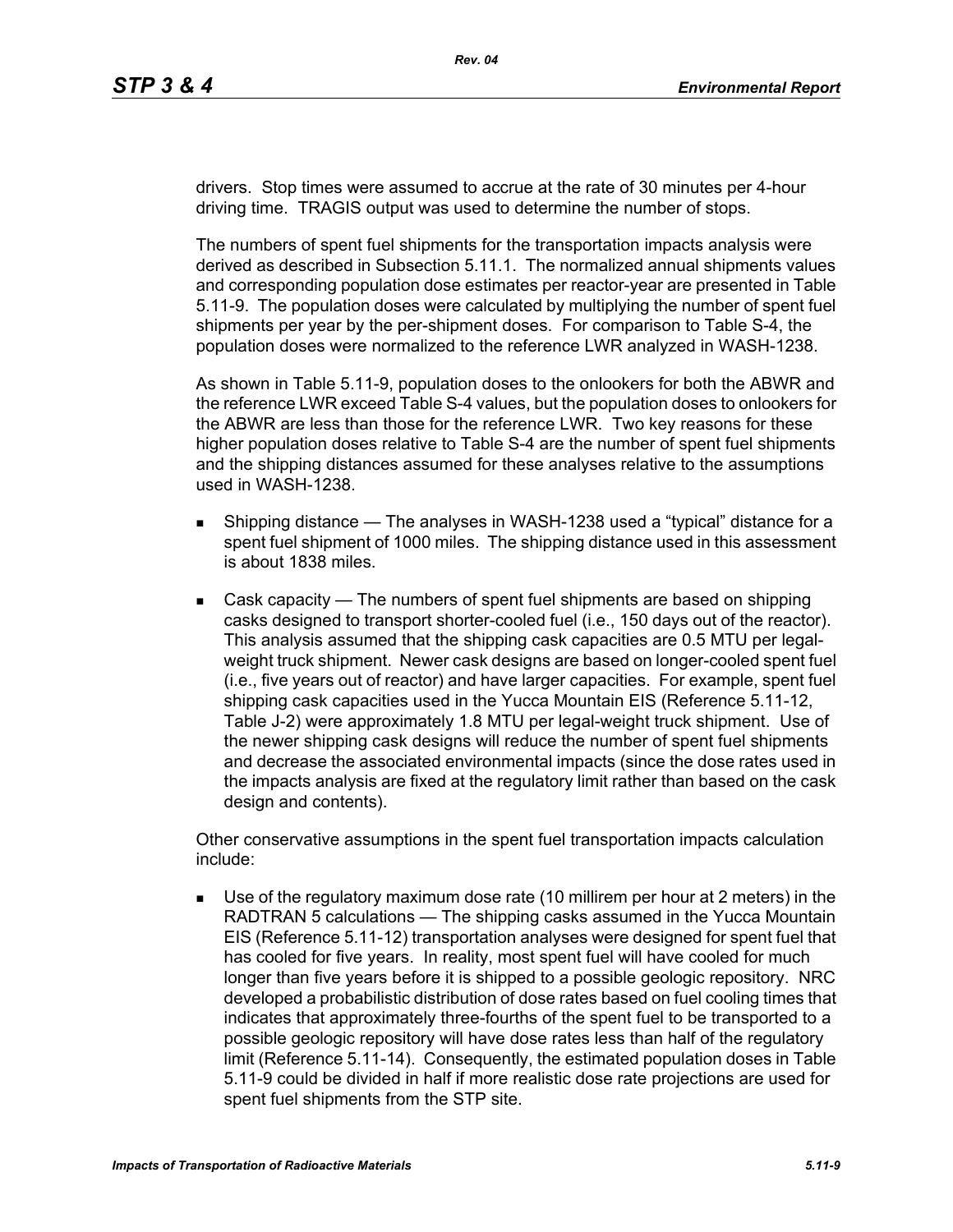*Rev. 04*

 Use of 30 minutes as the average time at a truck stop in the calculations — Many stops made for actual spent fuel shipments are short duration stops (i.e., 10 minutes) for brief visual inspections of the cargo (checking the cask tie-downs). These stops typically occur in minimally populated areas, such as an overpass or freeway ramp in an unpopulated area. Based on data for actual truck stops, NRC concluded that the assumption of a 30-minute stop for every 4 hours of driving time used to evaluate potential ESP sites will overestimate public doses at stops by at least a factor of two (Reference 5.11-6, 5.11-7, and 5.11-8). Consequently, the doses to onlookers given in Table 5.11-9 could be reduced by a factor of two to reflect more realistic truck shipping conditions.

# **5.11.2.3 Maximally Exposed Individuals Under Normal Transport Conditions**

STPNOC also considered incident-free radiation doses to maximally exposed individuals (MEIs) for fuel and waste shipments to and from the STP site. An MEI is a person who may receive the highest radiation dose from a shipment to and/or from the STP site. The radiological doses to the workers who would load casks, drive trucks, and inspect vehicles in transit would be higher than doses to individuals in the general public. Radiological protection programs would manage and limit doses to workers whose jobs would cause them to receive the greatest exposures.

Truck crew members would receive the highest radiation doses because of their proximity to the loaded shipping container for an extended period of time. It was assumed that crew member doses would be limited to two rem per year, which is the DOE administrative control level (Reference 5.11-15). DOE will take title to the spent fuel at the reactor site. Consequently, the DOE administrative control level is expected to apply to spent fuel shipments from the STP site to a disposal facility. Spent fuel represents the majority of the radioactive materials shipments to and from reactor sites, and comprises those shipments with the highest radiation dose rates as specified in 10 CFR 961. Crew doses from unirradiated fuel and radioactive waste shipments will be lower than the spent fuel shipments. STPNOC also assumed a maximally exposed individual worker on the truck crew could receive a dose as high as two rem per year for each of the 40 years of reactor operation, for a total of 80 rem for one ABWR over the 40-year license term.

The dose received by members of the public would be less than that described for the truck crew due to decreases in the exposure times, dose rates, and number of times an individual may be exposed to an offsite shipment. For example:

**Inspectors** — Radioactive shipments are inspected by federal or state vehicle inspectors at state ports of entry. DOE (Reference 5.11-12) assumed that inspectors would be exposed for one hour at a distance of one meter from the shipping containers. The dose rate at one meter is about 14 millirem per hour, assuming the dose rate from the shipping containers is 10 millirem per hour at 2 meters from the side of the transport vehicle. (This is the maximum dose rate allowed by U.S. DOT regulations.) Therefore, the dose per shipment is about 14 millirem. Based on this conservative value, the maximum annual dose to vehicle inspectors would be approximately 1900 millirem per year, assuming the same person inspects all shipments of fuel and waste to and from the reactor site in a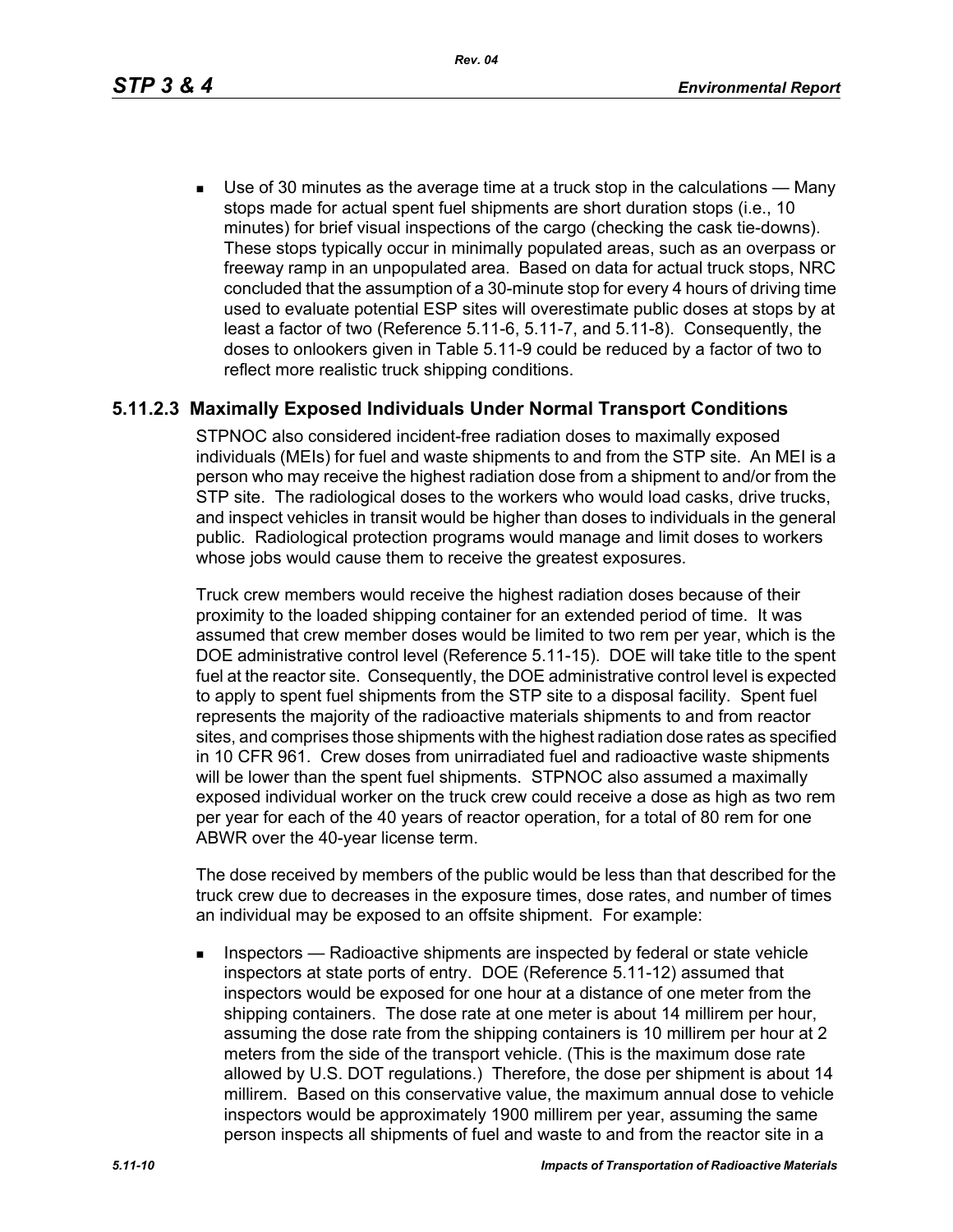year. This is less than the two rem per year DOE administrative control level on individual doses.

- Resident  $A$  resident living along the transportation route could be exposed to each shipment that passes their residence. Given the distance separating the residence from the radioactive material transport vehicle on the roadway and the short duration of each exposure, the potential radiation doses to maximally exposed residents would be much less than those of the truck crew or inspectors.
- Individual stuck in traffic Potential traffic interruptions could lead to a person being exposed to a loaded radioactive material shipment for some period of time. Because this exposure scenario would occur only one time to any individual and their exposure is relatively short (on the order of an hour), the dose to these members of the public sharing the route would be much less than those of the truck crew or inspectors.
- **Person at a truck service station An employee at a service station could be** exposed when truck shipments to and from the reactor stop. DOE (Reference 5.11-12) assumed this person could be exposed for 49 minutes at a distance of 52 feet (15.9 meters) from the loaded shipping container. This results in a dose of about 0.07 millirem per shipment for an annual dose of approximately 10 millirem, assuming that a single individual services all unirradiated fuel, spent fuel, and radioactive waste shipments to and from the site in a year. This dose is much less than those of the truck crew or inspectors.

### **5.11.2.4 Conclusion**

STPNOC has evaluated incident-free transportation of unirradiated and spent fuel to and from the STP site, including potential impacts to MEIs. The impacts of accidentfree transportation will be SMALL and do not warrant additional mitigation.

#### **5.11.2.5 References**

- 5.11-1 "Environmental Survey of Transportation of Radioactive Materials to and from Nuclear Power Plants, WASH-1238," AEC (U.S. Atomic Energy Commission), December 1972.
- 5.11-2 "Environmental Survey of Transportation of Radioactive Materials to and from Nuclear Power Plants," NUREG-75/038, Supplement 1, April 1975.
- 5.11-3 "ABWR Design Control Document, Revision 4," GE (GE Nuclear Energy) March 1997.
- 5.11-4 "Environmental Effects of Extending Fuel Burnup Above 60 GWd/MTU, NUREG/CR-6703," January 2001.
- 5.11-5 "Generic Environmental Impact Statement for License Renewal of Nuclear Plants, Section 6.3, "Transportation" and Table 9-1, "Summary of findings on NEPA issues for license renewal of nuclear power plants," NUREG-1437, Volume 1, Addendum 1," August 1999.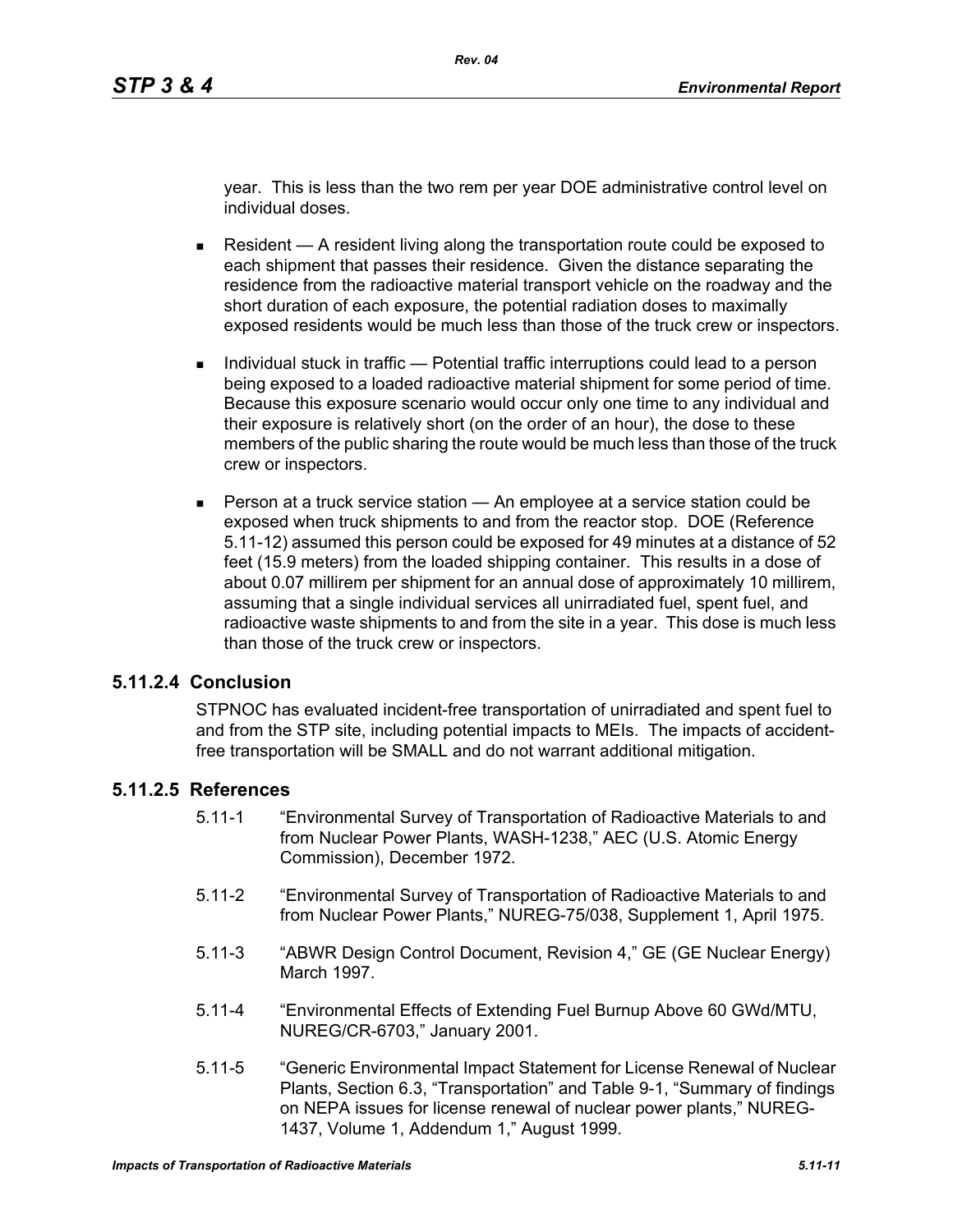- 5.11-6 "Environmental Impact Statement for an Early Site Permit (ESP) at the North Anna ESP Site, NUREG-1811," December 2006.
- 5.11-7 "Environmental Impact Statement for an Early Site Permit (ESP) at the Exelon ESP Site," NUREG-1815, July 2006.
- 5.11-8 "Environmental Impact Statement for an Early Site Permit (ESP) at the Grand Gulf ESP Site, NUREG-1817," April 2006.
- 5.11-9 "Health Risks from Exposure to Low Levels of Ionizing Radiation: BEIR VII – Phase 2," NAS (National Academy of Sciences), Committee to Assess Health Risks From Exposure to Low Levels of Ionizing Radiation, Board on Radiation Effects Research, Division of Earth and Life Studies, National Research Council, National Academy Press, 2005. Available at http://www.nap.edu/ books/030909156X/html.
- 5.11-10 "Recommendations of the International Commission on Radiological Protection, ICRP Publication 60," ICRP (International Commission on Radiological Protection), 1991.
- 5.11-11 "RADTRAN 5 User Guide. SAND2003-2354," Neuhauser, K. S., F. L. Kanipe, and R. F. Weiner, Sandia National Laboratories, 2003. Available at http://infoserve.sandia.gov/sand\_doc/2003/032354.pdf.
- 5.11-12 "Final Environmental Impact Statement for a Geologic Repository for the Disposal of Spent Nuclear Fuel and High-Level Radioactive Waste at Yucca Mountain, Nye County, Nevada, DOE/EIS-0250," DOE (U.S. Department of Energy), Office of Civilian Radioactive Waste Management, February 2002.
- 5.11-13 "Transportation Routing Analysis Geographic Information System (WebTRAGIS) User's Manual, ORNL/TM-2000/86," Johnson, P. E. and R. D. Michelhaugh, Oak Ridge National Laboratory, 2000. Available at http://www.ornl.gov/ ~webworks/cpr/v823/rpt/106749.pdf.
- 5.11-14 "Reexamination of Spent Fuel Shipment Risk Estimates," NUREG/CR-6672, Volume 1, March 2000.
- 5.11-15 "DOE Standard, Radiological Control, DOE-STD-1098-99," DOE (U.S. Department of Energy) 2005, March 2005. Available at http://www.hss.energy.gov/NuclearSafety/techstds/standard/std1098/doestd-1098-99cn1a.pdf.
- 5.11-16 "A Resource Handbook on DOE Transportation Risk Assessment, DOE/EM/NTP/HB-01," DOE (U.S. Department of Energy), Office of Environmental Management, National Transportation Program, 2002.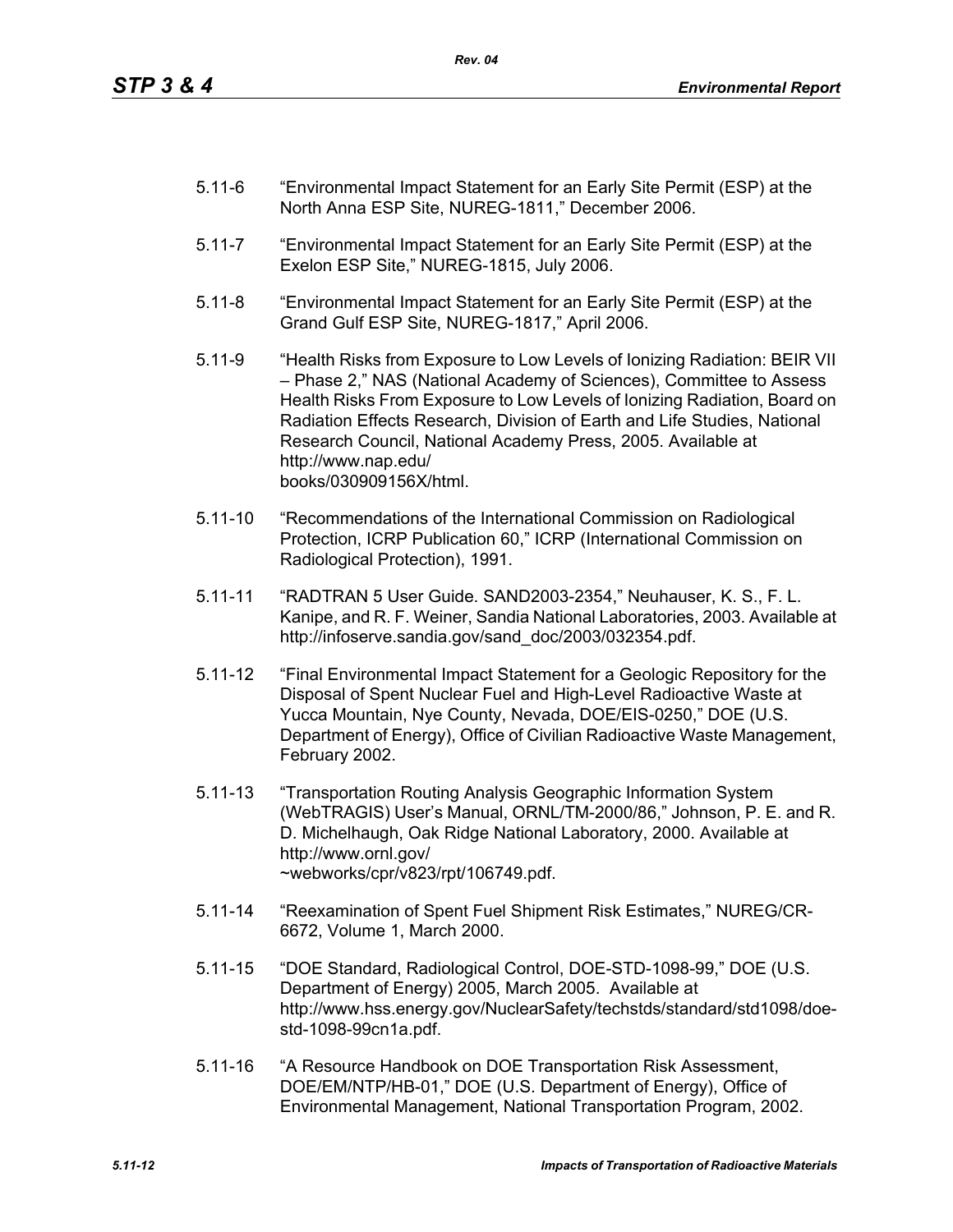## **Table 5.11-1 Summary of Environmental Impacts of Transportation of Fuel and Waste to and from One LWR, Taken from 10 CFR 51.52 Table S-4 [1]**

| <b>Normal Conditions of Transport</b>              |                                                      |                                                                                                                  |                                                                                  |                                                                                  |  |
|----------------------------------------------------|------------------------------------------------------|------------------------------------------------------------------------------------------------------------------|----------------------------------------------------------------------------------|----------------------------------------------------------------------------------|--|
|                                                    |                                                      | <b>Environmental Impact</b>                                                                                      |                                                                                  |                                                                                  |  |
| Heat (per irradiated fuel cask in transit)         |                                                      |                                                                                                                  | 250,000 Btu/hr.                                                                  |                                                                                  |  |
| Weight (governed by Federal or State restrictions) |                                                      |                                                                                                                  | 73,000 lbs. per truck; 100 tons per cask per<br>railcar.                         |                                                                                  |  |
| Traffic density:                                   |                                                      |                                                                                                                  |                                                                                  |                                                                                  |  |
| Truck                                              |                                                      |                                                                                                                  | Less than 1 per day                                                              |                                                                                  |  |
| Rail                                               |                                                      |                                                                                                                  | Less than 3 per month                                                            |                                                                                  |  |
|                                                    |                                                      |                                                                                                                  |                                                                                  |                                                                                  |  |
| <b>Exposed Population</b>                          | <b>Estimated Number of</b><br><b>Persons Exposed</b> |                                                                                                                  | <b>Range of Doses to</b><br><b>Exposed Individuals [2]</b><br>(per reactor year) | <b>Cumulative Dose to</b><br><b>Exposed Population</b><br>(per reactor year) [3] |  |
| <b>Transportation workers</b>                      | 200                                                  |                                                                                                                  | 0.01 to 300 millirem                                                             | 4 man-rem                                                                        |  |
| General public:                                    |                                                      |                                                                                                                  |                                                                                  |                                                                                  |  |
| Onlookers                                          |                                                      | 1,100                                                                                                            | $0.003$ to 1.3 millirem                                                          | 3 man-rem                                                                        |  |
| Along Route                                        |                                                      | 600,000                                                                                                          | 0.0001 to 0.06 millirem                                                          |                                                                                  |  |
|                                                    |                                                      |                                                                                                                  |                                                                                  |                                                                                  |  |
|                                                    |                                                      |                                                                                                                  | <b>Accidents in Transport</b>                                                    |                                                                                  |  |
| <b>Types of Effects</b>                            |                                                      |                                                                                                                  | <b>Environmental Risk</b>                                                        |                                                                                  |  |
| Small [4]<br>Radiological effects                  |                                                      |                                                                                                                  |                                                                                  |                                                                                  |  |
| Common (nonradiological) causes<br>year.           |                                                      | 1 fatal injury in 100 reactor years; 1 nonfatal injury in<br>10 reactor years; \$475 property damage per reactor |                                                                                  |                                                                                  |  |

- [1] Data supporting this table are given in the Commission's "Environmental Survey of Transportation of Radioactive Materials to and from Nuclear Power Plants," WASH-1238, December 1972, and Supp. 1 NUREG-75/038, April 1975.
- [2] The Federal Radiation Council has recommended that the radiation doses from all sources of radiation other than natural background and medical exposures should be limited to 5000 millirem per year for individuals as a result of occupational exposure and should be limited to 500 millirem per year for individuals in the general population. The dose to individuals due to average natural background radiation is about 130 millirem per year.
- [3] Man-rem is an expression for the summation of whole body doses to individuals in a group. Thus, if each member of a population group of 1000 people were to receive a dose of 0.001 rem (1 millirem), or if 2 people were to receive a dose of 0.5 rem (500 millirem) each, the total man-rem dose in each case will be 1 man-rem.
- [4] Although the environmental risk of radiological effects stemming from transportation accidents is currently incapable of being numerically quantified, the risk remains small regardless of whether it is being applied to a single reactor or a multi-reactor site.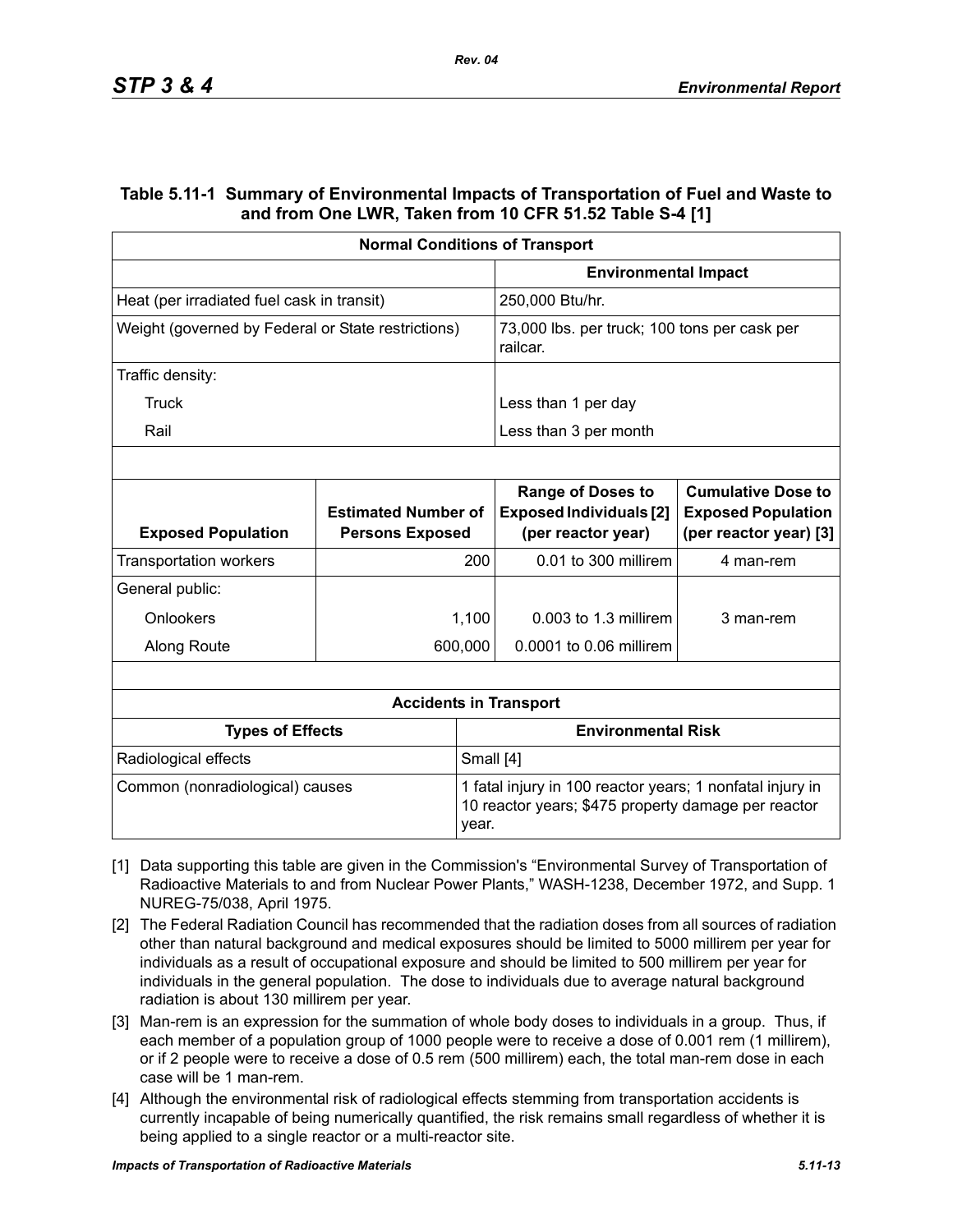|                     | <b>Number of Shipments per Unit</b> |                  | Unit      |                                         |                           |                                                    |                                                     |
|---------------------|-------------------------------------|------------------|-----------|-----------------------------------------|---------------------------|----------------------------------------------------|-----------------------------------------------------|
| <b>Reactor Type</b> | <b>Initial</b><br>Core [1]          | Annual<br>Reload | Total [2] | <b>Electric</b><br>Generation,<br>MW(e) | Capacity<br><b>Factor</b> | <b>Normalized</b><br><b>Shipments</b><br>Total [3] | <b>Normalized</b><br><b>Shipments</b><br>Annual [3] |
| Reference LWR       | $18^{5}$                            | 6.0              | 252       | 1100                                    | 0.8                       | 252                                                | 6.3                                                 |
| <b>ABWR</b>         | 32                                  | 8.7              | 371       | 1300                                    | 0.95                      | 255                                                | 6.4                                                 |

| Table 5.11-2 Number of Truck Shipments of Unirradiated Fuel |
|-------------------------------------------------------------|
|-------------------------------------------------------------|

[1] Shipments of the initial core have been rounded up to the next highest whole number.

[2] Total shipments of fresh fuel over 40-year plant lifetime (i.e., initial core load plus 39 years of average annual reload quantities).

[3] Normalized to electric output for WASH-1238 reference plant (i.e., 1100 MW[e] plant at 80 percent or an electrical output of 880 MW[e]).

[4] Annual average for 40-year plant lifetime

[5] The initial core load for the reference BWR in WASH-1238 was 150 MTU, that resulted in 18 truck shipments of fresh fuel per reactor.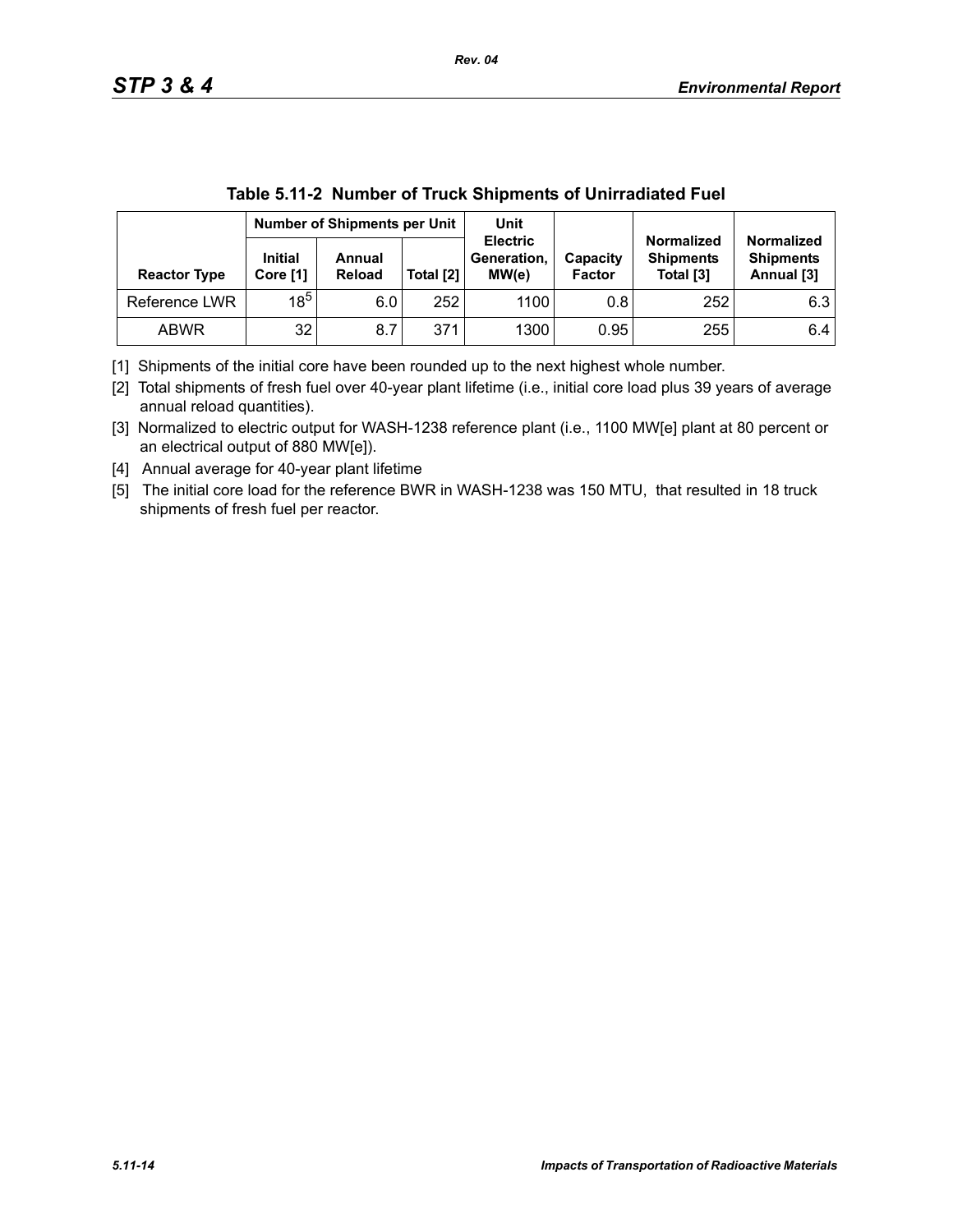| <b>Reactor Type</b> | Waste<br>Generation,<br>ft <sup>3</sup> /yr (m <sup>3</sup> /yr),<br>per unit | <b>Electrical</b><br>Output,<br>MW(e), per<br>unit | Capacity<br><b>Factor</b> | <b>Normalized</b><br>Waste<br>Generation<br>Rate, $ft^3/$<br><b>Reactor-Year</b><br>$(m3/Reactor-$<br><b>Year)</b> [1] | Normalized<br>Shipments/<br>Reactor-Year [2] |
|---------------------|-------------------------------------------------------------------------------|----------------------------------------------------|---------------------------|------------------------------------------------------------------------------------------------------------------------|----------------------------------------------|
| Reference LWR       | 3800 (108)                                                                    | 1100                                               | 0.80                      | 3800 (108)                                                                                                             | 46                                           |
| <b>ABWR</b>         | 3500 (99)                                                                     | 1300                                               | 0.95                      | 2400 (68)                                                                                                              | 30                                           |

## **Table 5.11-3 Number of Radioactive Waste Shipments**

[1] Annual waste generation rates normalized to equivalent electrical output of 880 MWe for reference LWR analyzed in WASH-1238.

[2] The number of shipments was calculated assuming the average waste shipment capacity of 82.6 ft3 per shipment (3800 ft3/yr divided by 46 shipments/yr) used in WASH-1238.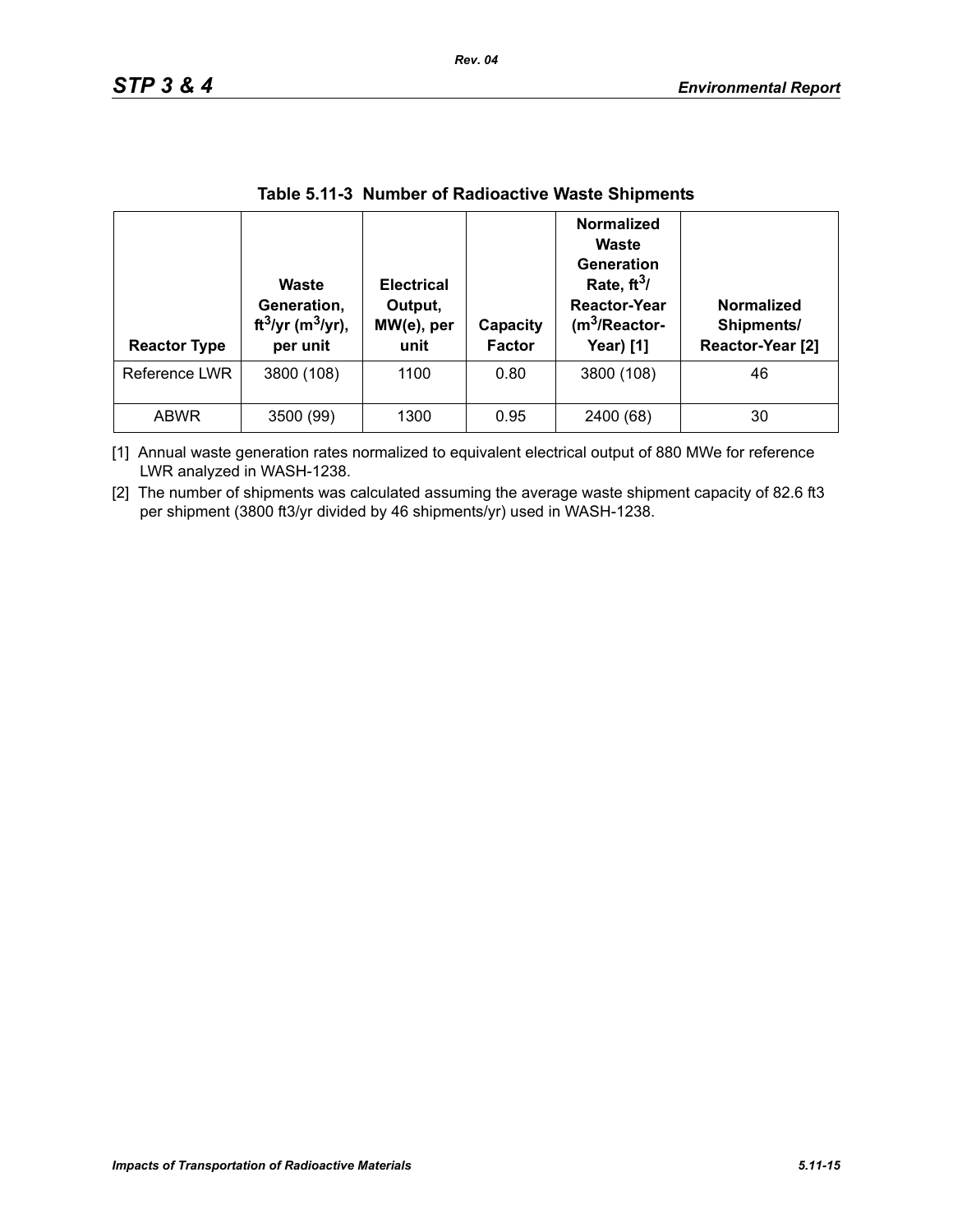| <b>Characteristic</b>                         | <b>Table S-4 Condition</b>                                                                        | <b>ABWR</b>                                       |  |  |  |  |  |
|-----------------------------------------------|---------------------------------------------------------------------------------------------------|---------------------------------------------------|--|--|--|--|--|
| Thermal Power Rating (MWt)                    | not exceeding 3800 per reactor                                                                    | 3926                                              |  |  |  |  |  |
| Fuel Form                                     | sintered UO2 pellets                                                                              | sintered UO2 pellets                              |  |  |  |  |  |
| U235 Enrichment (%)                           | Not exceeding 4                                                                                   | Initial Core Average: 2.2;<br>Reload Average: 3.2 |  |  |  |  |  |
| <b>Fuel Rod Cladding</b>                      | Zircaloy rods; NRC has also accepted<br>ZIRLO <sup>™</sup> per 10 CFR 50.46                       | Zircaloy-2                                        |  |  |  |  |  |
| Average burnup (MWd/MTU)                      | Not exceeding 33,000                                                                              | 32,300                                            |  |  |  |  |  |
|                                               | <b>Unirradiated Fuel</b>                                                                          |                                                   |  |  |  |  |  |
| <b>Transport Mode</b>                         | truck                                                                                             | truck                                             |  |  |  |  |  |
| No. of shipments for initial core loading [1] | No comparison                                                                                     | 32                                                |  |  |  |  |  |
| No. of reload shipments per year [1]          | No comparison                                                                                     | 8.7                                               |  |  |  |  |  |
|                                               | <b>Irradiated Fuel</b>                                                                            |                                                   |  |  |  |  |  |
| Transport mode                                | truck, rail or barge                                                                              | truck, rail                                       |  |  |  |  |  |
| Decay time prior to shipment                  | Not less than 90 days is a condition for<br>use of Table S-4; 5 years is per<br>contract with DOE | Minimum 5 years                                   |  |  |  |  |  |
| No. of spent fuel shipments by truck [1]      | No comparison                                                                                     | 85 per year                                       |  |  |  |  |  |
| No. of spent fuel shipments by rail           | No comparison                                                                                     | not analyzed                                      |  |  |  |  |  |
|                                               | <b>Radioactive Waste</b>                                                                          |                                                   |  |  |  |  |  |
| Transport mode                                | truck or rail                                                                                     | truck                                             |  |  |  |  |  |
| Waste form                                    | solid                                                                                             | solid                                             |  |  |  |  |  |
| Packaged                                      | yes                                                                                               | yes                                               |  |  |  |  |  |
| No. of waste shipments by truck <sup>1</sup>  | No comparison                                                                                     | 43 per year                                       |  |  |  |  |  |
|                                               | <b>Traffic Density</b>                                                                            |                                                   |  |  |  |  |  |
| Trucks per day [2]<br>(normalized total)      | Less than 1                                                                                       | Less than 1<br>(96 per year)                      |  |  |  |  |  |
| Rail cars per month                           | Less than 3                                                                                       | not analyzed                                      |  |  |  |  |  |

#### **Table 5.11-4 ABWR Comparisons to Table S-4 Reference Conditions**

- [1] Table provides the total numbers of truck shipments of fuel and waste for the ABWR. These values are then normalized based on electric output and summed for comparison to the traffic density condition in Table S-4.
- [2] Total truck shipments per year calculated after normalization of estimated fuel and waste shipments for equivalent electrical output to the reference reactor analyzed in WASH-1238.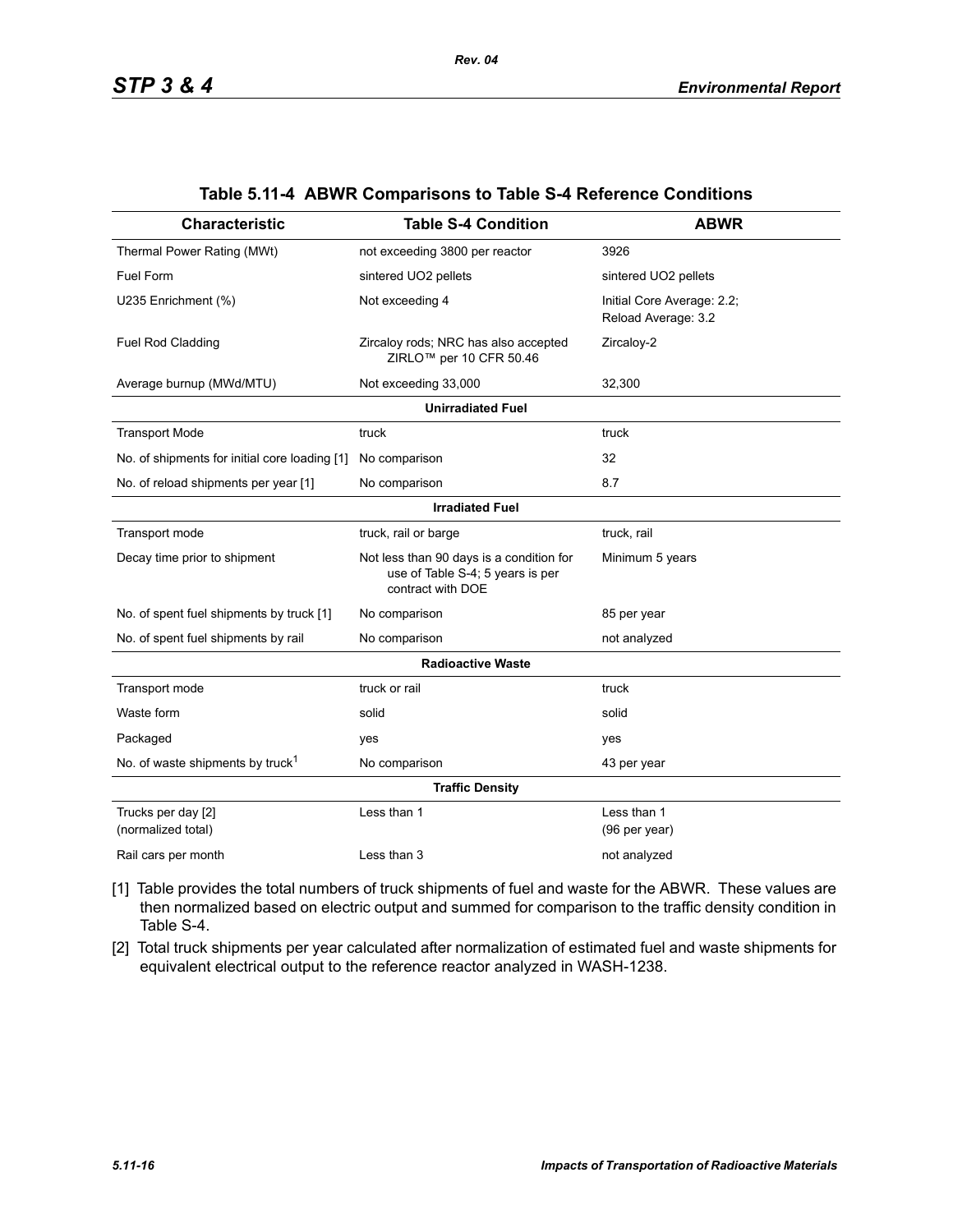| <b>Parameter</b>                                                                  | <b>RADTRAN 5 Input Value</b> |
|-----------------------------------------------------------------------------------|------------------------------|
| Shipping distance, miles [1] (km)                                                 | 2,000 (3,218)                |
| Travel Fraction - Rural                                                           | 0.90                         |
| Travel Fraction - Suburban                                                        | 0.05                         |
| Travel Fraction - Urban                                                           | 0.05                         |
| Population Density – Rural, persons/mi <sup>2</sup> (persons/km <sup>2</sup> )    | 25.9(67)                     |
| Population Density - Suburban, persons/mi <sup>2</sup> (persons/km <sup>2</sup> ) | 904 (2,341)                  |
| Population Density – Urban, persons/mi <sup>2</sup> (persons/km <sup>2</sup> )    | 5850 (15,152)                |
| Vehicle speed - Rural, miles/hr (km/hr)                                           | 55 (89)                      |
| Vehicle speed - Suburban, miles/hr (km/hr)                                        | 55 (89)                      |
| Vehicle speed - Urban, miles/hr (km/hr)                                           | 55 (89)                      |
| Traffic count - Rural, vehicles/hr                                                | 530                          |
| Traffic count - Suburban, vehicles/hr                                             | 760                          |
| Traffic count – Urban, vehicles/hr                                                | 2,400                        |
| Dose rate at 1 meter from vehicle, mrem/hr                                        | 0.1                          |
| Packaging length, ft (m)                                                          | 22(6.7)                      |
| Number of truck crew                                                              | 2                            |
| Stop time, hr/trip                                                                | 4.5                          |
| Population density at stops, persons/mi <sup>2</sup> (persons/km <sup>2</sup> )   | 166,500 (431,235)            |

### **Table 5.11-5 RADTRAN 5 Input Parameters for NRC Analysis of Unirradiated Fuel Shipments**

Source: Reference 5.11-1.

[1] WASH-1238 had a range of shipping distances between 25 and 3000 miles for unirradiated fuel shipments. A 2000-mile "average" shipping distance was used in NRC analyses of ESP sites in Reference 5.11-6, 5.11-7, 5.11-8.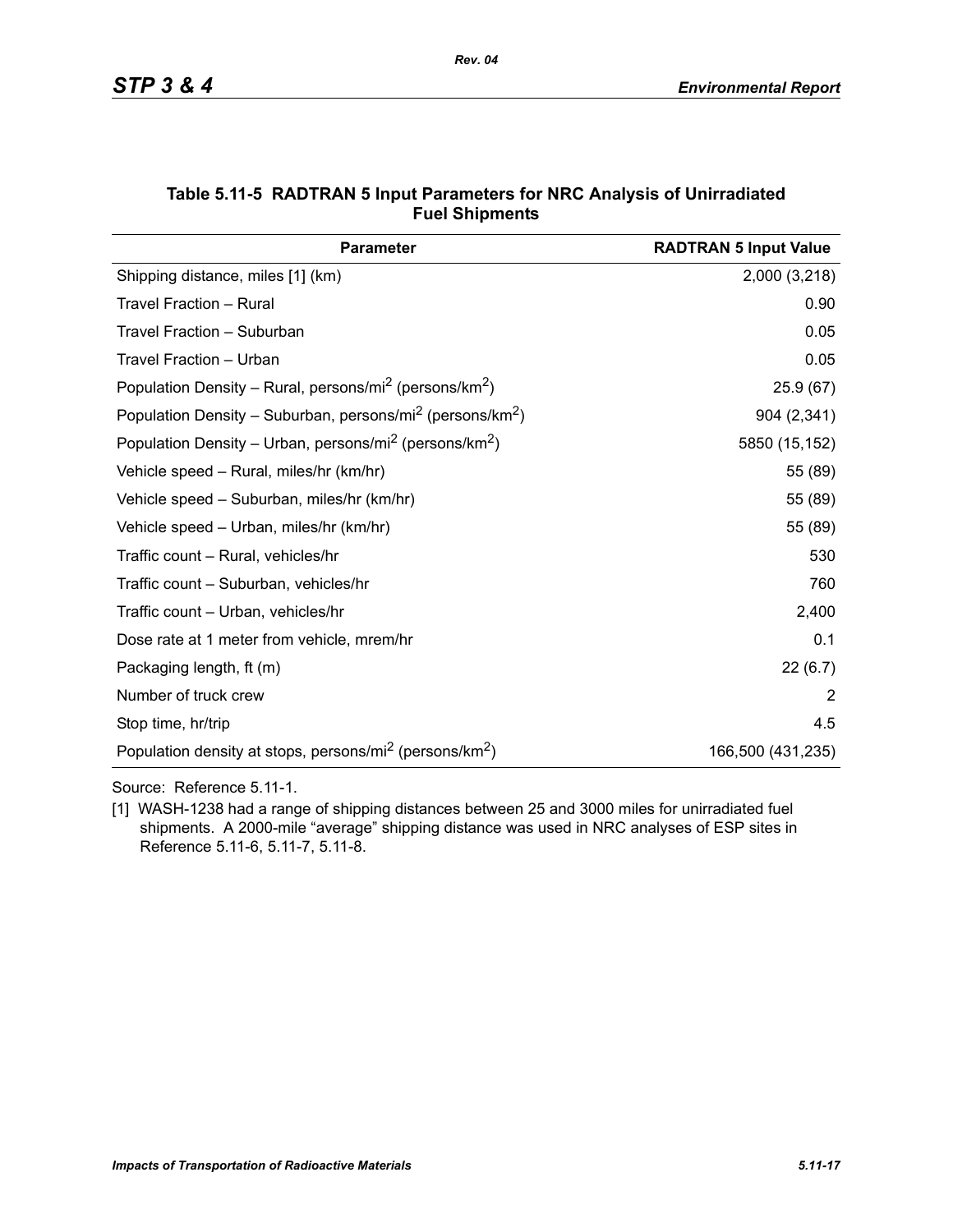|                                         |                                                                | <b>Cumulative Annual Dose,</b><br>person-rem per reference reactor year |                                      |                                        |  |  |
|-----------------------------------------|----------------------------------------------------------------|-------------------------------------------------------------------------|--------------------------------------|----------------------------------------|--|--|
| <b>Reactor Type</b>                     | <b>Normalized</b><br><b>Average Annual</b><br><b>Shipments</b> | Transport<br><b>Workers</b>                                             | <b>General Public -</b><br>onlookers | <b>General Public -</b><br>along route |  |  |
| Reference LWR<br>(WASH-1238)            | 6.3                                                            | 0.011                                                                   | 0.042                                | 0.0010                                 |  |  |
| <b>ABWR</b>                             | 6.4                                                            | 0.011                                                                   | 0.042                                | 0.0010                                 |  |  |
| 10 CFR 51.52 Table<br>S-4 condition [1] | 365<br>per day)<br>(<1                                         | 4                                                                       | 3                                    | 3                                      |  |  |

### **Table 5.11-6 Radiological Impacts of Transporting Unirradiated Fuel to the STP Site by Truck**

[1] Table S-4 conditions apply to all types of radioactive material transportation. The impacts of unirradiated fuel shipments constitute a small fraction of the overall cumulative annual dose limit.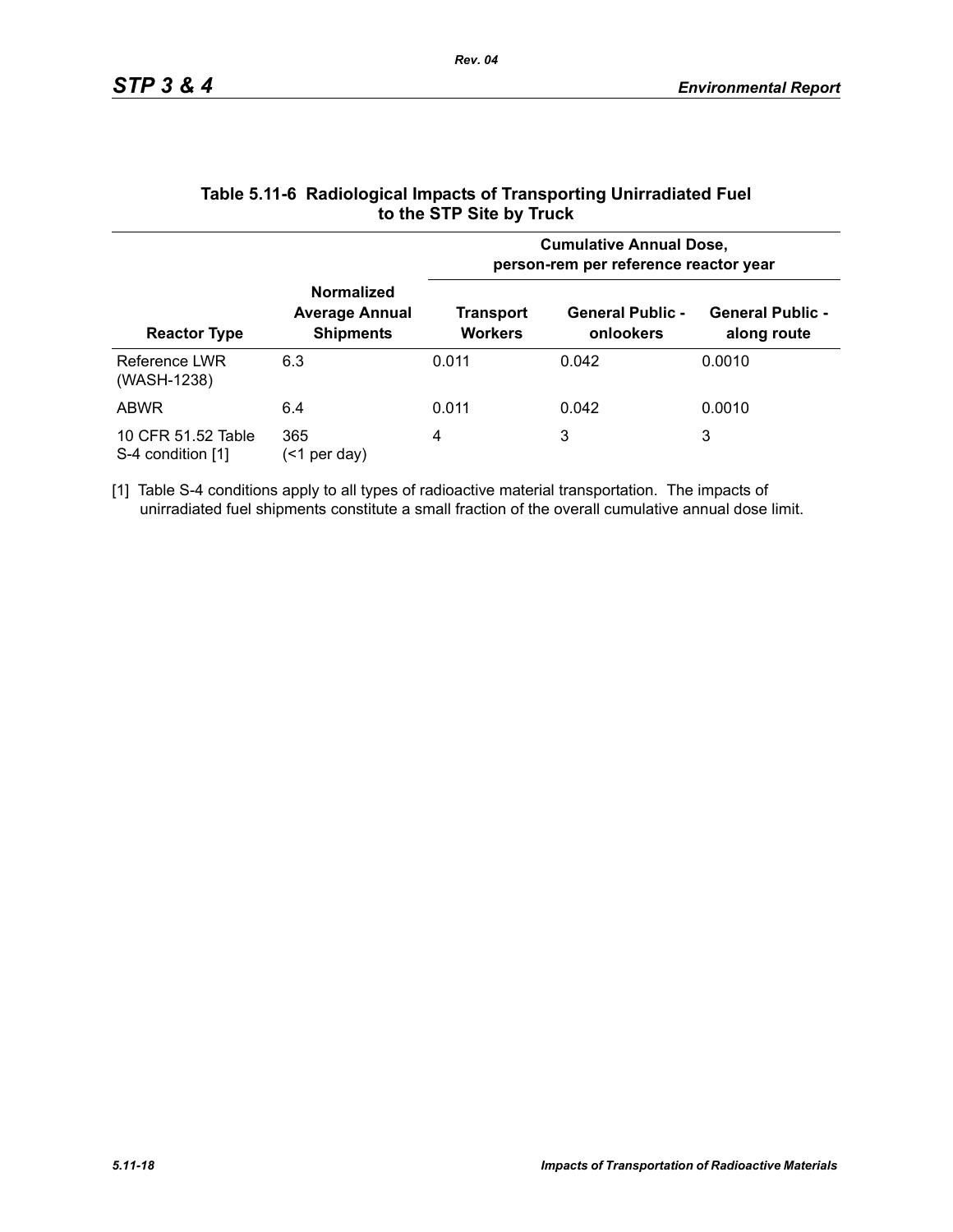| <b>RADTRAN 5 input</b>                                                          |                                    |                                                                                                                                                                           |  |  |  |  |
|---------------------------------------------------------------------------------|------------------------------------|---------------------------------------------------------------------------------------------------------------------------------------------------------------------------|--|--|--|--|
| <b>Parameter</b>                                                                | value                              | <b>Source</b>                                                                                                                                                             |  |  |  |  |
| Vehicle speed - Rural (miles/hr)                                                | 55                                 | Based on average speed in rural areas                                                                                                                                     |  |  |  |  |
| Vehicle speed - Suburban (miles/hr)                                             | 55                                 | given in Reference 5.11-16. Because<br>most travel is on interstate highways, the                                                                                         |  |  |  |  |
| Vehicle speed - Urban (miles/hr)                                                | 55                                 | same vehicle speed is assumed in rural,<br>suburban, and urban areas. No speed<br>reductions were assumed for travel at<br>rush hour.                                     |  |  |  |  |
| Traffic count - Rural (vehicles/hr)                                             | 530                                | Reference 5.11-16                                                                                                                                                         |  |  |  |  |
| Traffic count - Suburban (vehicles/hr)                                          | 760                                | Reference 5.11-16                                                                                                                                                         |  |  |  |  |
| Traffic count - Urban (vehicles/hr)                                             | 2400                               | Reference 5.11-16                                                                                                                                                         |  |  |  |  |
| Dose rate at 1 m from vehicle (mrem/hr) 13                                      |                                    | Approximate rate at 1 m that is<br>equivalent to maximum dose rate<br>allowed by Federal regulations (i.e., 10<br>mrem/hr at 2 m from the side of a<br>transport vehicle) |  |  |  |  |
| Packaging dimensions, m                                                         | Length = $5.2$<br>Diameter = $1.0$ | Reference 5.11-12                                                                                                                                                         |  |  |  |  |
| Number of truck crew                                                            | $\overline{2}$                     | Reference 5.11-16                                                                                                                                                         |  |  |  |  |
| Stop time (hr/trip)                                                             | $\overline{\mathbf{4}}$            | Route specific                                                                                                                                                            |  |  |  |  |
| Population density at Stops<br>(person/km <sup>2</sup> )                        | 30,000                             | Reference 5.11-14                                                                                                                                                         |  |  |  |  |
| Min/Max Radii of Annular Area<br>Surrounding Vehicle at Stops (m)               | 1 to 10                            | Reference 5.11-14                                                                                                                                                         |  |  |  |  |
| Shielding Factor Applied to Annular<br>Area Surrounding Vehicle at Stops        | 1 (no shielding)                   | Reference 5.11-14                                                                                                                                                         |  |  |  |  |
| <b>Population Density Surrounding Truck</b><br>Stops (persons/km <sup>2</sup> ) | 340                                | Reference 5.11-14                                                                                                                                                         |  |  |  |  |
| Min/Max Radii of Annular Area<br>Surrounding Truck Stop (m)                     | 10 to 800                          | Reference 5.11-14                                                                                                                                                         |  |  |  |  |
| Shielding Factor Applied to Annular<br>Area Surrounding Truck Stop              | 0.2                                | Reference 5.11-14                                                                                                                                                         |  |  |  |  |

# **Table 5.11-7 RADTRAN 5 Incident-free Exposure Parameters**